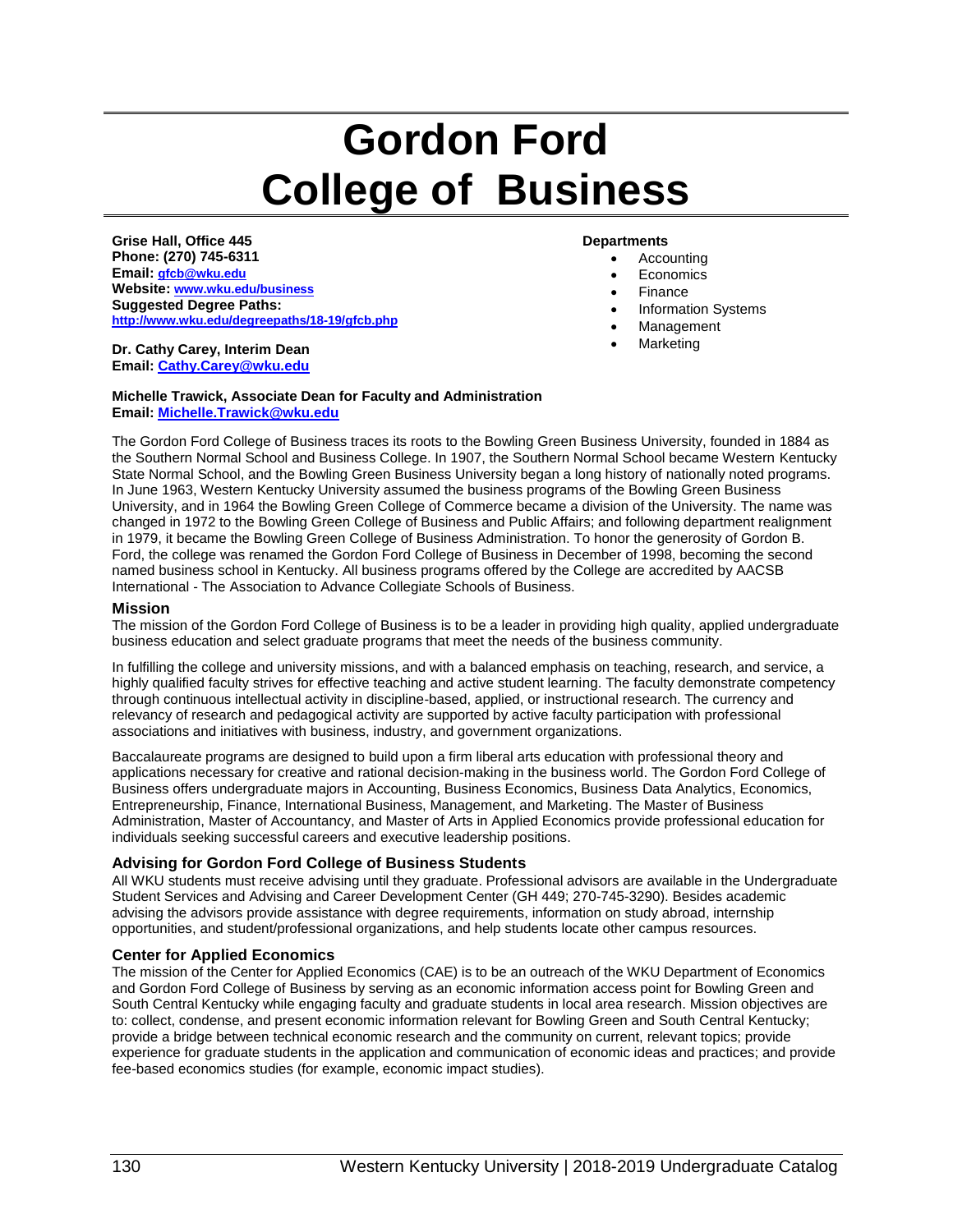The primary means of achieving this outreach is through the CAE website a[t http://wkuappliedeconomics.org/](http://wkuappliedeconomics.org/) where one can find local area research and data, interactive local data charts, and links to the social networking sites Twitter and Facebook for up-to-date announcements from the Center. Also on the website are articles produced by both faculty and graduate students.

### **Center for Entrepreneurship and Innovation (CEI)**

The CEI assists in the delivery of undergraduate and graduate courses in entrepreneurship and new venture development and management. Specifically, the CEI is dedicated to:

- Making connections *to* and *for* entrepreneurial students.
- Engaging faculty from various disciplines across campus to conduct interdisciplinary research in entrepreneurship.
- Facilitating outreach and networking activities by engaging entrepreneurs to promote an entrepreneurial culture in the region and linking those entrepreneurs with WKU.
- Assisting in finding internship and part-time work opportunities for entrepreneurial students at WKU.

The CEI also serves as a home for the award-winning ENACTUS student organization and the Small Business Institute® professional organization.

#### **Center for Financial Success**

The mission of the Center for Financial Success (CFS) is to aid the University and regional community by sharing knowledge and expertise on a wide range of financial planning and literacy topics. The CFS aids constituents in becoming informed, financially independent and responsible members of society through an applied, multi-faceted approach utilizing faculty expertise and service, student involvement and engagement, as well as community and professional partnerships.

#### **Center for Leadership Excellence**

As the business culture becomes more global, more sophisticated, and more competitive, the need for insightful and innovative leadership strategies is more important than ever. The Center for Leadership Excellence in the Gordon Ford College of Business at WKU is committed to providing a world-class center for leadership development practices and research information. The Center will move beyond the methods and styles (the what) used by leadership in the past and the present to the reasons behind those successful strategies (the why) and identify contexts and circumstances in which leadership strategies can be most successful.

The Center for Leadership Excellence has developed an innovative workshop format that provides new information for leadership behaviors; novel strategies for practicing leadership; collaborative study of leadership appropriate for multiple venues; national and international forums with prominent leaders as panelists and discussants to share ideas, experiences, and strategies; and situations to encourage and evaluate the work of researchers and collaborators.

#### **Center for Professional Selling**

Our Sales Program is one of twenty Fully Certified Sales Programs in the United States as a member of the University Sales Center Alliance (USCA). The WKU Center for Professional Selling is the only certified program in the State of Kentucky, and is a national leader in sales education. This Center was formed by WKU in July 2007 with two specific goals:

- 1. Education Focus: Enhance the perception of the sales profession while preparing students for a career in sales. Development of appropriate curriculum to include a Major and Minor in Sales.
- 2. Business Focus: Strengthen the relationship between WKU and Corporations. Develop partnerships with corporations to provide real-world classroom activities in addition to internship or full-time employment opportunities.

#### **Center for the Study of Capitalism**

The purpose of the BB&T Center for the Study of Capitalism is to create a comprehensive program of study on the moral foundations of capitalism. It provides resources and learning opportunities to students and the public regarding capitalism's role in society.

#### **Enrollment Policy for Upper-Division Courses**

To enroll in upper-division accounting courses, students must have a 2.0 grade point average. To enroll in upperdivision business courses other than accounting, students must have a minimum of 60 earned hours and a 2.0 overall grade point average. Enrollment in all upper-division business courses is limited to a maximum of 12 credit hours for students not admitted to one of the baccalaureate programs in the Gordon Ford College of Business. A complete set of regulations concerning enrollment in the Gordon Ford College is available in the Undergraduate Student Services and Academic Advising Center (Grise Hall 449).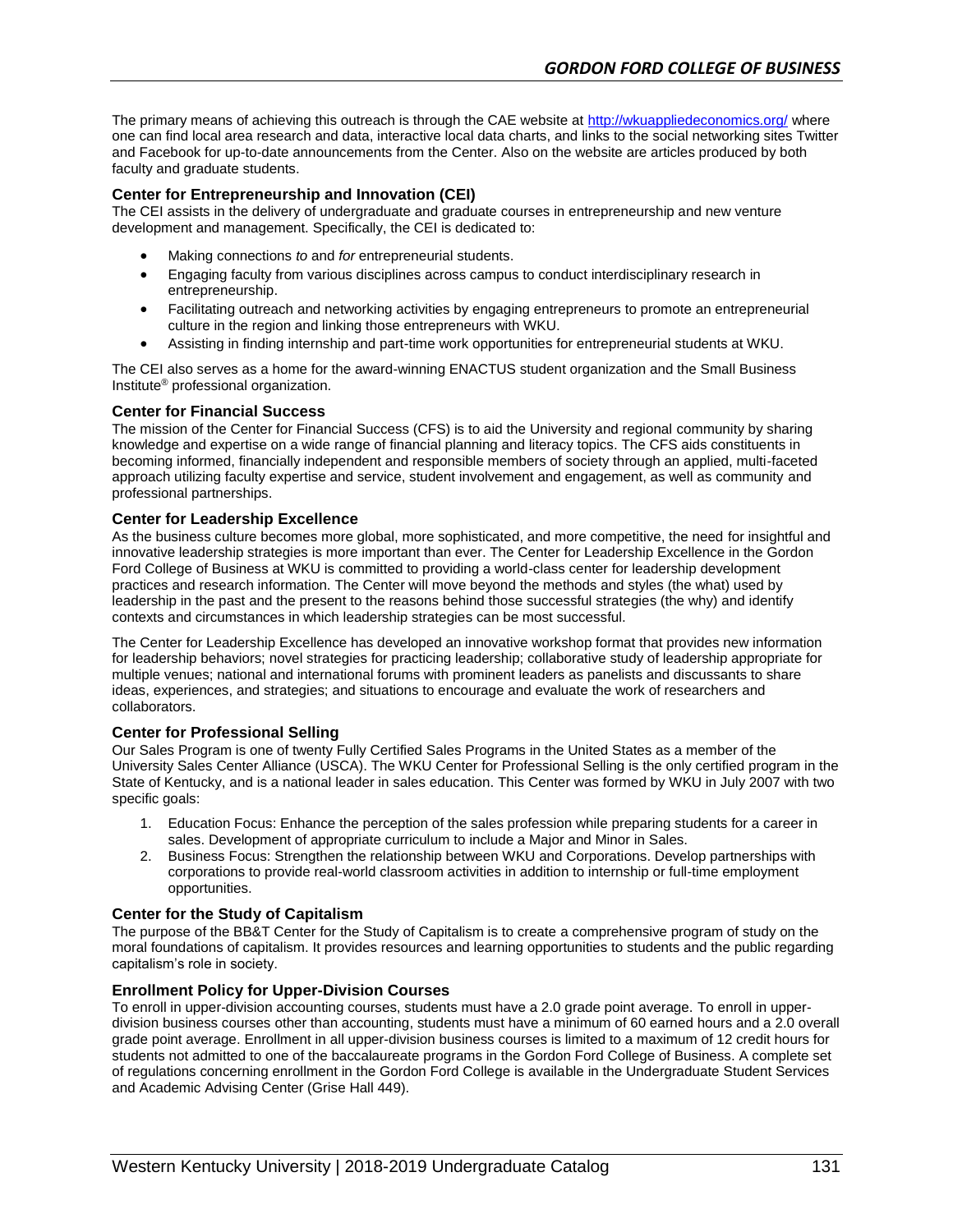**Accounting Majors** – Students interested in pursuing a major in Accounting must complete ACCT 200 and 201 with a grade of "B" or higher. Accounting students must also earn a grade of "C" or higher for any course serving as a prerequisite for any major required course.

**Economics Majors** – Economics majors pursuing a Bachelor of Arts degree are not required to take ACCT 200 and ACCT 201.

**Gordon Ford College of Business Minors** – A student who is not pursuing a major in the college may enroll in upper-division courses leading to a minor in the college provided the student has earned a minimum of 60 semester hours, and met the prerequisites for the course(s).

**Appeals and Requests for Exception** – Requests for exception to the enrollment and/or admission policies for the Gordon Ford College must be submitted in writing to the Gordon Ford College of Business Admissions and Appeals Committee.

**Registration** – Under most circumstances, students are approved to register for upper-division courses in the college without making application. Eligible students who experience problems with registration should contact the Undergraduate Student Services and Academic Advising Center (Grise Hall 449).

#### **Transfer Policies**

Students pursuing a major in the Gordon Ford College of Business must earn a minimum of one-half of the major in residence at Western Kentucky University.

Students wishing to transfer to Western Kentucky University need to follow Colonnade Program guidelines as listed in the catalog. This strategy should minimize the risk of losing credits toward graduation. Courses that are offered only at the upper-division level at Western Kentucky University should not normally be taken at other schools. Students are advised to consult the Western Kentucky University department chair of their major program or the Undergraduate Student Services and Advising and Career Development Center (Grise Hall 449) regarding the transferability of any upper-division course.

Students who plan to enroll or who are presently enrolled in junior or community colleges who envision transferring to WKU to complete a baccalaureate degree in the Gordon Ford College of Business should follow a program of Colonnade and prerequisite courses similar to the catalog requirements for freshmen and sophomores on the WKU campus. The Gordon Ford College is an active participant in the statewide transfer agreement for business programs for KCTCS students completing the A.A. or A.S. degrees. Students enrolled in the Kentucky Community and Technical College System (KCTCS) should contact their advisor for specific information on transferring courses to the Gordon Ford College of Business and Western Kentucky University.

Introductory courses in accounting (6 hours), economics (6 hours), statistics (3 hours) and an introductory computer course with microcomputer applications (3 hours) taken at accredited schools are readily transferable to Gordon Ford College of Business programs. Courses in linear mathematics (3 hours) and calculus (4 hours) are also generally transferable to Gordon Ford College of Business programs.

Most Bachelor of Science programs in the Gordon Ford College of Business are structured as shown below:

- Colonnade Program 39 hours,
- Professional core (Includes 6 Colonnade hours) 42 hours,
- Advanced major and elective courses 39 hours, TOTAL 120 hours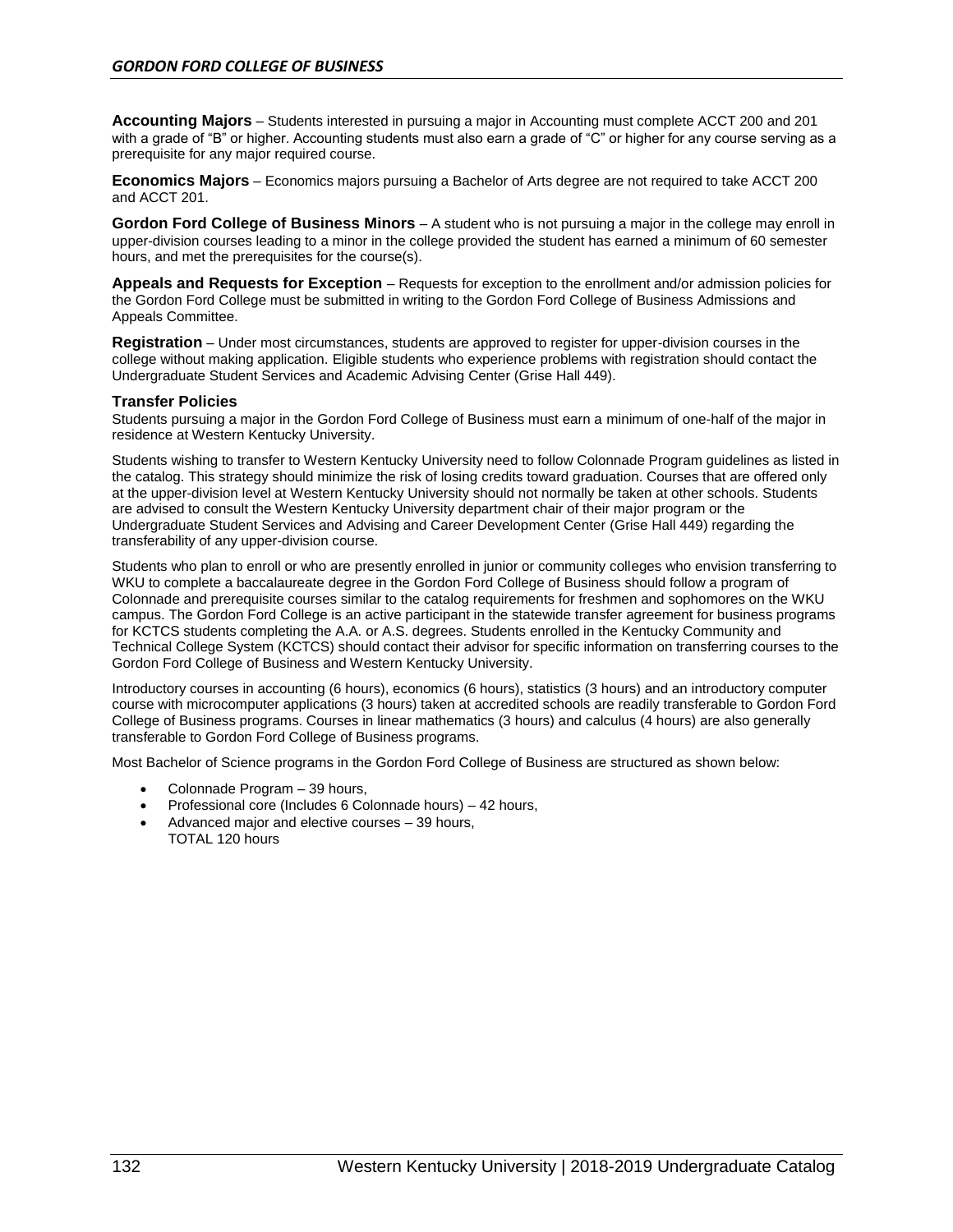### **Advanced Professionalism Certificate**

#### **Reference Number:** 1730 **Minimum Hours for Certificate:** 12

This certificate focuses on competencies needed for career readiness and professional development for transitioning to the business field, including assessment, exploration, and experiential components. Students must complete the following categories:

- **Category I Self-Management Skills (3 hours):** BA 175 or FIN 161
- **Category II Advanced Communication and Leadership (6 hours; maximum 3 hours for any prefix):**  COMM 240, COMM 330, COMM 345\*, COMM 348, COMM 362, COMM 460\*\*, COMM 463\*\*; ENG 306, ENG 307; LEAD 330\*\*, LEAD 440\*\*, LEAD 450\*\*; MGT 361, MKT 325.
- **Category III Applied Career Experiences (3 hours):** ACCT 390\*, CIS 369\*, ECON 490\*, FIN 440\*, MGT 490\*, MKT 490\*, BA 490\*.
- **Category IV (Students must pass this 0 credit course prior to graduation):** BA 495.

\* Each of these courses lists prerequisites that are already required in GFCB undergraduate programs.

\*\*Each of these courses lists prerequisites that could require additional coursework by the student. It is important to note that the prerequisite statement also includes "permission of instructor."

\*\*\*Students may petition the certificate director to use HON 404 to satisfy Category I.

# **Department of Accounting**

**Dr. Harold Little, Chair Email: [Harold.Little@wku.edu](mailto:Harold.Little@wku.edu) Grise Hall, Office 501 Phone: (270) 745-3895 Email: [Acct@wku.edu](mailto:Acct@wku.edu) Website: [www.wku.edu/accounting](http://www.wku.edu/accounting) Holland Professor:** Vacant **Meany Professor:** Vacant **Nixon Professor:** Y. Chen **Professors:** R. Kinnersley, S. Wells **Associate Professors:** S. Bibelhauser, M. Lee, H. Little, M. Ross **Assistant Professors:** J. Bergner, A. Hunt, M. Simerly **Pedagogical Assistant Professor:** K. Barron **Instructor II:** S. Henson

#### **Mission Statement**

The mission of the Department of Accounting at Western Kentucky University is to provide quality accounting education and prepare students for successful and rewarding careers in accounting and business.

**Executive-in-Residence:** R. Callahan

The mission is supported by:

- effective teaching.
- applied, pedagogical, and discipline-based research.
- service to the college, the university, the profession, and the business community.

#### **Accounting Program**

The accounting department provides a challenging program of study for students who desire to pursue a major in the field of accounting. Students are engaged in unique and enriching learning experiences both inside and outside the classroom. Upon the successful completion of the 120-hour undergraduate program, students are prepared for a rewarding career in public accounting, industry, government, and other business fields.

**Transfer Students.** Students in community or junior colleges who plan to transfer to Western Kentucky University to complete a baccalaureate degree in accounting should concentrate on courses, which will satisfy Colonnade Program requirements. Credit for accounting or business courses completed at community or junior colleges, except some 200-level courses, will generally not be allowed as part of the Accounting Program.

Students attending four-year schools who wish to transfer to Western Kentucky University should follow a program of Colonnade and prerequisite courses for entry into the Accounting Program. For accounting and business courses offered only at the 300-level and 400-level at Western Kentucky University, a maximum of nine semester hours may be transferred from other four-year schools for credit in the accounting major. Such transfers require the approval of the Western Kentucky University Chair of Accounting. Such courses completed before entering WKU will be accepted for transfer credit as part of the accounting program only if the grade of "C" or better was earned. Students already enrolled at Western Kentucky University should not plan on completing accounting requirements at other institutions.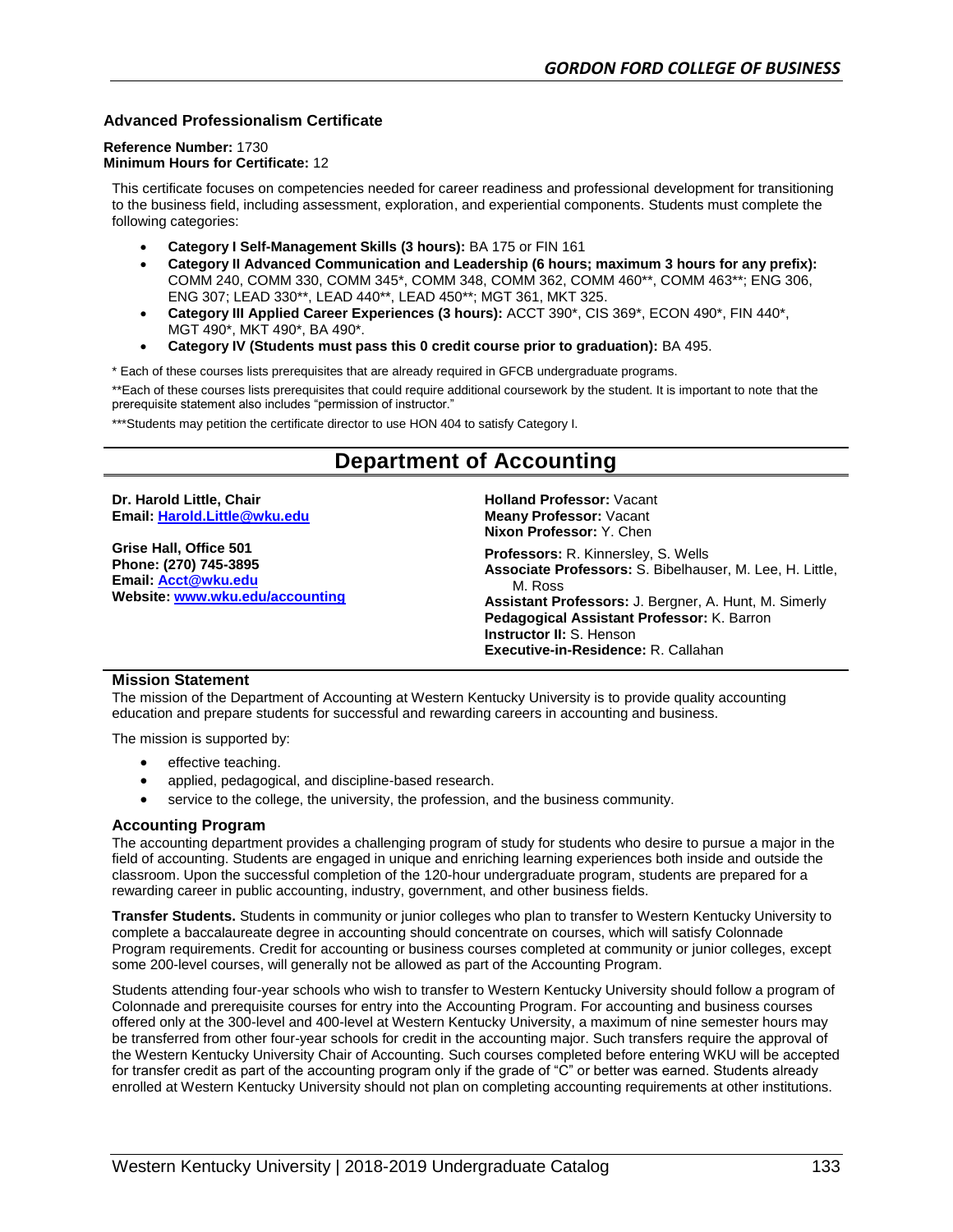**Pilot Program.** Students who successfully complete the high school AICPA Accounting Program for Building the Profession (APBP) and pass the APBP exam will receive three hours of proficiency credit that will meet the prerequisite requirement for Introduction to Accounting – Managerial (ACCT 201). and Intermediate Accounting I (ACCT 300). Contact the department for additional information.

**Program of Study:** When planning a program of study in this department, students should refer to the suggested Program of Study. Each student should be aware of the University's academic requirements and regulations contained in this catalog in the chapter titled "Academic Information." Students are encouraged to contact the Gordon Ford College of Business Undergraduate Student Academic Advising Center and/or the Accounting Department Chair for academic advising and assistance. For career-related information, students should contact the Accounting Department, Center for Career and Professional Development, GFCB Internship Coordinator, or an Accounting faculty member for career mentoring and advising.

### **Major in Accounting**

**Reference Number:** 602P (seeking admission) 602 (officially admitted)

**Minimum Hours for Degree:** 120 **Degree:** Bachelor of Science

**Minimum Hours for Major:** 73

**Sample Degree Path:** [http://wku.edu/degreepaths/18-19/documents/gfcb/accounting\\_602.pdf](http://wku.edu/degreepaths/18-19/documents/gfcb/accounting_602.pdf) *Accounting JUMP:* [http://wku.edu/degreepaths/18-19/documents/gfcb/accounting\\_jump\\_602.pdf](http://wku.edu/degreepaths/18-19/documents/gfcb/accounting_jump_602.pdf)

To gain admission to the Accounting Program, students must have:

- 1. earned a minimum of 60 hours;
- 2. completed ACCT 200 and ACCT 201; CIS 141; ECON 202, ECON 203, ECON 206; MATH 123 or any calculus class or a Math ACT of at least 26 or a Math SAT of at least 610, and COMM 145 with a minimum grade point average of 2.5 in the courses listed above; and
- 3. a minimum overall GPA of 2.5. Students with lower than a 2.5 grade point average that includes 12 hours of upper-division business courses will be allowed to take only those upper-division courses in the Gordon Ford College of Business they are repeating. Repeating a course will not be considered to violate the enrollment policy restricting upper-division courses to 12 hours before admission.

All students desiring to major in accounting must complete the following courses:

**Accounting:** ACCT 200, ACCT 201, ACCT 300, ACCT 301, ACCT 303, ACCT 310, ACCT 312, ACCT 430, ACCT 450, ACCT 499, and six hours of accounting electives from the following list: ACCT 401, ACCT 402, ACCT 410, ACCT 420, ACCT 431, and ACCT 451.

**College:** CIS 141, ECON 202, ECON 203, ECON 206, CIS 243, MGT 200, MGT 210, MGT 313 or ECON 306 or ECON 307, MKT 220, MGT 314, FIN 330 and MGT 498. Three hours of professional or accounting electives should be selected from COMM 345, ENG 306, and all upper-division courses offered in the Gordon Ford College of Business **except** ACCT 330, BA 490, CIS 369, ECON 490, ENT 490, FIN 449, MGT 490, and MKT 490.

Any students seeking to enroll in ACCT 300 must have completed ACCT 200 with a grade of "B" or better. A student seeking to enroll in ACCT 301 and/or ACCT 310 must have completed ACCT 200 and ACCT 201 with grades of "B" or better. Except for ACCT 300, ACCT 301, and ACCT 310, students must be admitted to the Accounting Program to enroll in upper-level accounting courses. Accounting majors must earn a grade of "C" or better in ACCT 300, ACCT 301, ACCT 303, ACCT 310, and ACCT 312 and other courses when used as prerequisites for succeeding courses. For example, an accounting major must earn at least the grade of "C" in ACCT 300 before enrolling in ACCT 301. Also, accounting majors are allowed to repeat an upper-division accounting course only once, even if they received a "W" on the first attempt. Exceptions to this policy will be considered only in extenuating circumstances. All students must take two accounting electives and one approved accounting or business elective.

#### **Pursuing a Second Degree in Accounting**

Individuals who have already received a college degree have the opportunity of enrolling in WKU to pursue a degree in accounting.

Students with a first degree in the area of business should be able to complete the Bachelor of Science degree in accounting with approximately 30 additional hours. Those individuals without previous courses in business tend to need a higher number of hours to complete the second degree.

Admission requires the completion of certain pre-professional courses and the attainment of a grade point average (GPA) of at least 2.5 in those courses.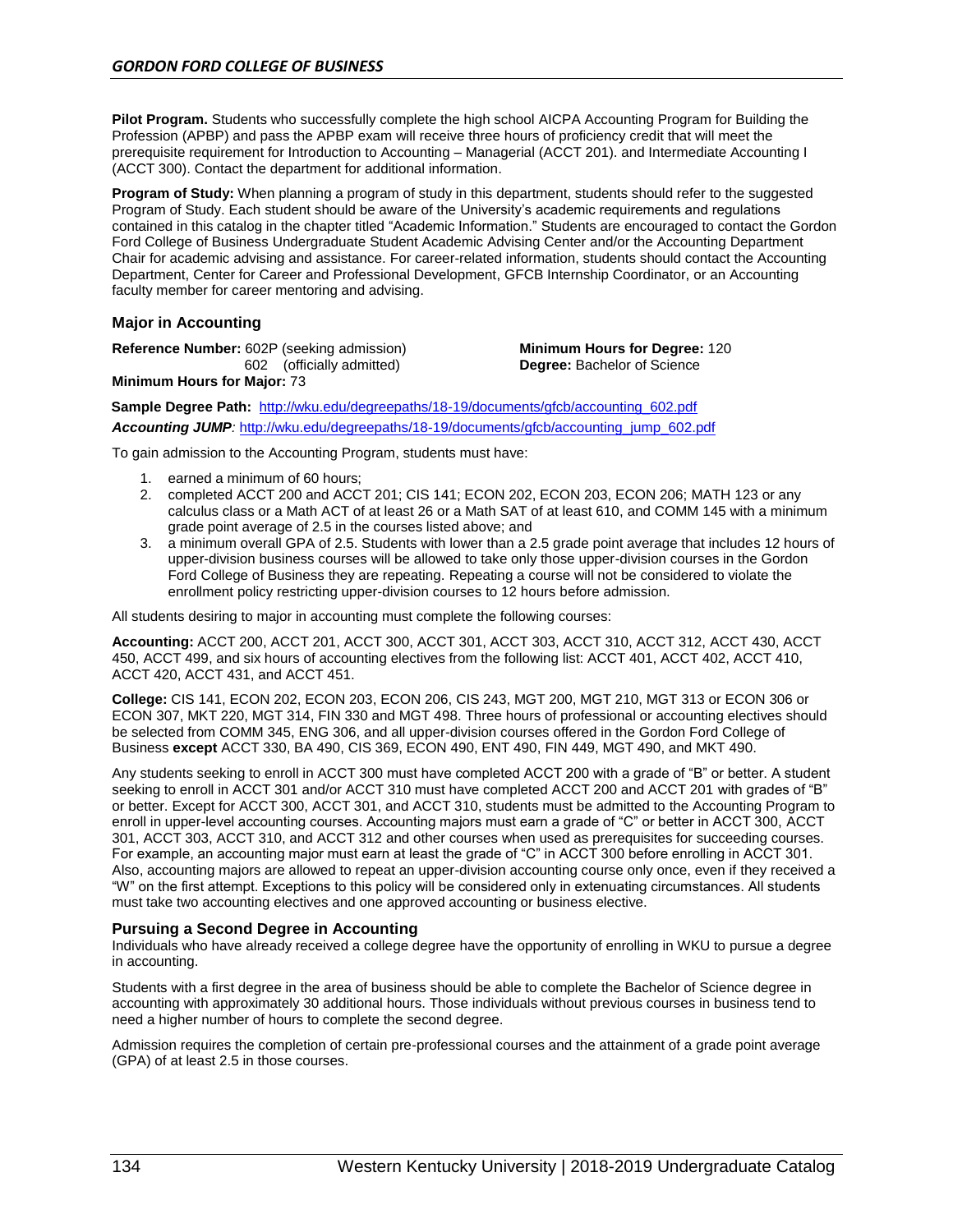Second baccalaureate degree candidates are exempt from the Western Kentucky University Colonnade requirements. Accounting students must, however, complete the math requirement and an approved speech course, either in previous college work or as a part of the proposed course of study.

Only those accounting and professional business courses completed within five years of the time that the student enrolls for the second degree in accounting will be accepted. The business environment is ever changing. Subject matter taken in courses completed several years ago likely has either been forgotten or is not currently relevant.

The decision to accept coursework toward the second degree rests with the Accounting Department Chair. The prospective candidate for the second degree should contact the Chair of Accounting to schedule a meeting to evaluate their situation, to develop a program of study, and to obtain an estimate of the time necessary to complete the second degree in accounting.

**Accounting JUMP Program** − The Accounting Joint Undergraduate and Master Program (JUMP) allows students to take both undergraduate and graduate courses concurrently. The student who meets the eligibility requirements and successfully pursues and completes the Accounting JUMP program will earn two degrees: A Bachelor of Science in Accounting degree and a Master of Accountancy (MAcc) degree.

To be eligible for the Accounting JUMP Program, students must (1) file a Statement of Intent with the Department of Accounting; (2) complete ACCT 300, ACCT 301, ACCT 310, and ACCT 312; and (3) have a minimum GPA of 3.25 (4.0 scale) in ACCT 300, ACCT 301, ACCT 310, and ACCT 312 with a minimum grade of C in each course. These minimum requirements establish eligibility for admission, but do not guarantee acceptance into the program.

Students accepted into the Accounting JUMP Program, may have one of the required undergraduate accounting electives waived. In addition, the GMAT requirement for admission to the WKU Graduate School will be waived. For more information, please contact [Dr. Steve Wells,](mailto:steve.wells@wku.edu) Director of the MAcc Program, or Mrs. Sheri Henson, Coordinator of the Accounting JUMP Program, via email or at 270-745-3895. For additional information concerning the Master of Accountancy program, please visit the Graduate Catalog[: http://www.wku.edu/graduate/.](http://www.wku.edu/graduate/)

# **Department of Economics**

**Dr. Alex Lebedinsky, Chair Email[: Alex.Lebedinsky@wku.edu](mailto:alex.lebedinsky@wku.edu)**

**Grise Hall, Office 431 Phone: (270) 745-2249; Fax: (270) 745-3190 Email: [ECON@wku.edu](mailto:ECON@wku.edu) Website: [www.wku.edu/economics](http://www.wku.edu/economics)**

**Professors:** C. Carey, B. Goff, Y. Kim, A. Lebedinsky, B. Strow, C. Strow, M. Trawick, D. Wilson, D. Zimmer **Associate Professor:** S. Leguizamon **Assistant Professors:** C. Biolsi, J. Byl, J. Leguizamon, S. Locke **Professors Emeriti:** M. Borland, B. Davis, T. Noser, C. Roberts

**Transitional Retirees:** D. Myers, R. Pulsinelli

#### **Mission Statement**

The primary mission of the economics program is to offer educational opportunities to students in order to prepare them to become accomplished citizens and professionals capable of critical thinking and independent analysis. The economics faculty places an emphasis on excellence in teaching and continuous professional development in applied, instructional and basic research. The department also recognizes the importance of conducting professionally relevant service activities for the university, the public, and private constituents at the local, state and national levels.

Economics is an integral part of a well-rounded liberal arts education because the study of economics provides an antecedent to ethical judgments, to the assessment of the full range of both past and present public policies, and to an understanding of other economies and cultures. Economics is a versatile, multifaceted subject that includes global dimensions that are of increasing importance in today's diverse society.

The program also recognizes the importance of economic science in the preparation of a wide variety of professionals including those in business, law, journalism, banking, government, and academia. The faculty acknowledges the importance of communication and technical skills in the development of well-rounded students. Economics courses require the application of the appropriate verbal and writing skills that are crucial complements to analytical skills. The economics curriculum and course offerings are designed to highlight and illustrate the practical importance of a knowledge of economics in understanding today's local, national and global issues.

#### **Economics**

Economics is a discipline concerned with how society chooses to allocate scarce resources among alternative uses in order to produce and distribute private and public goods.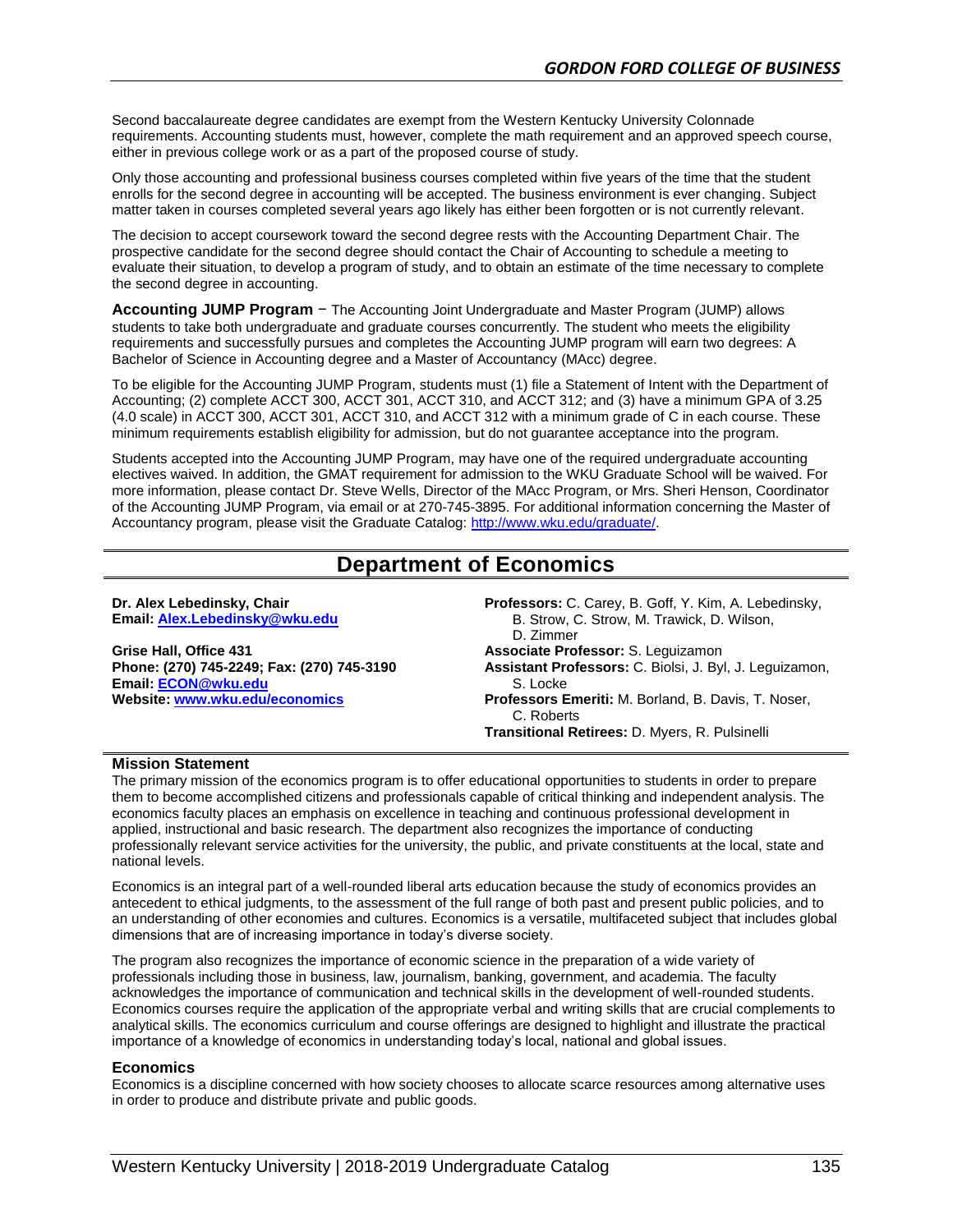The programs and course offerings are designed to provide a basic understanding of economic concepts, institutions, processes, and problems; to foster critical and analytical methods of thinking; and to lay the foundation for further study of economics. The economics department offers three program options: AB in Economics, BS in Business Economics, and BS in Mathematical Economics.

The AB in Economics (reference number 638) provides a variety of courses and programs to fit students' needs and interests. Students combine their work in economics with study in other fields such as business, communication, and computer science. Many other combinations are also available. These options allow a high degree of flexibility in choosing alternative areas of study.

The BS in Business Economics (reference number 724) is a major in specialized business economics. The business economics major combines courses in economics with those in accounting, finance, information systems, management, marketing, and quantitative business analysis. This unique array of courses provides the student with both the general and specific skills desired by employers.

The BS in Mathematical Economics (reference number 731) is designed for students wishing to pursue a graduate degree in economics, a highly applied, analytical occupation or a career as an actuary.

The general track in the BS in Mathematical Economics strongly recommended for students considering either a PhD in Economics or highly applied, analytical occupations. Students should note that economic doctoral programs are highly mathematical. An alternative path would be a math minor in conjunction with either the AB in Economics or the BS in Business Economics. A WKU minor in mathematics (reference number 417) requires a minimum of 17 semester hours.

To obtain a math minor, the student must take the foundational sequence (MATH 136, MATH 137, MATH 307). The student is also required to select two additional math classes. The two classes that would best prepare a student for graduate studies in economics are MATH 237 and MATH 331.

The actuarial science track in the BS in Mathematical Economics is strongly recommended for students pursuing careers as actuaries. Actuaries use a combination of strong analytical skills, business knowledge and an understanding of human behavior to manage risk. To become an actuary, students must pass a series of exams to earn actuarial designation by either the Casualty Actuarial Society (CAS) or the Society of Actuaries (SOA). With the track in actuarial science as part of a mathematical economics major, students will take courses that provide them the best chance of success on the first two actuarial exams. In addition, students can apply to receive Validation by Educational Experience (VEE) credit from either the CAS or SOA in the areas of Applied Statistics, Economics, and Corporate Finance, obtained through approved course sequences.

Each year, the economics program awards the C. Keith Davis Memorial, N.O. Taff, Kenneth T. & Maria Cann and Steve and Donna Lile Scholarships. The recipients must be in one of the majors offered by the Economics Department and selection is made on the basis of academic performance. Faculty also select a junior and a graduating senior economics, business economics, or mathematical economics major whose outstanding performances merit their selection as the Outstanding Junior and Outstanding Senior in Economics. Additionally, economics majors participate in the "Best Papers in Economics" competition for annual awards.

When planning a program of study in the economics department, each student should be aware of the University's academic requirements and regulations contained in this catalog in the chapter "Academic Information." Specific attention should be given to the subsections in the chapter entitled (a) Academic Programs, (b) General Education Requirements, and (c) Academic Requirements and Regulations. Students should be aware that some academic programs may have additional scholastic requirements and standards not specified in the catalog. To obtain a copy of these regulations, students should contact the department head.

**Reference Number:** 638P (seeking admission) 638 (officially admitted) **Minimum Hours for Major:** 36

**Major in Economics Program Coordinator:** A. Lebedinsky

**Minimum Hours for Degree:** 120 **Degree:** Bachelor of Arts

#### **Sample Degree Path:** [http://wku.edu/degreepaths/18-19/documents/gfcb/economics\\_638.pdf](http://wku.edu/degreepaths/18-19/documents/gfcb/economics_638.pdf)

The major in economics requires a total of 120 credit hours of coursework with 37 hours in economics and leads to a Bachelor of Arts degree. The program requires completion of a second major or a minor. All majors must complete a 19-hour core composed of ECON 202, ECON 203, ECON 206, ECON 302, ECON 303, ECON 465 or ECON 480, and ECON 499. The remaining 12 hours for completing the major may be selected from other 300 and 400 level economics courses. In addition, students must complete CIS 141, MATH 123 or any calculus class or a Math ACT of at least 26 or a Math SAT of at least 610, and COMM 145.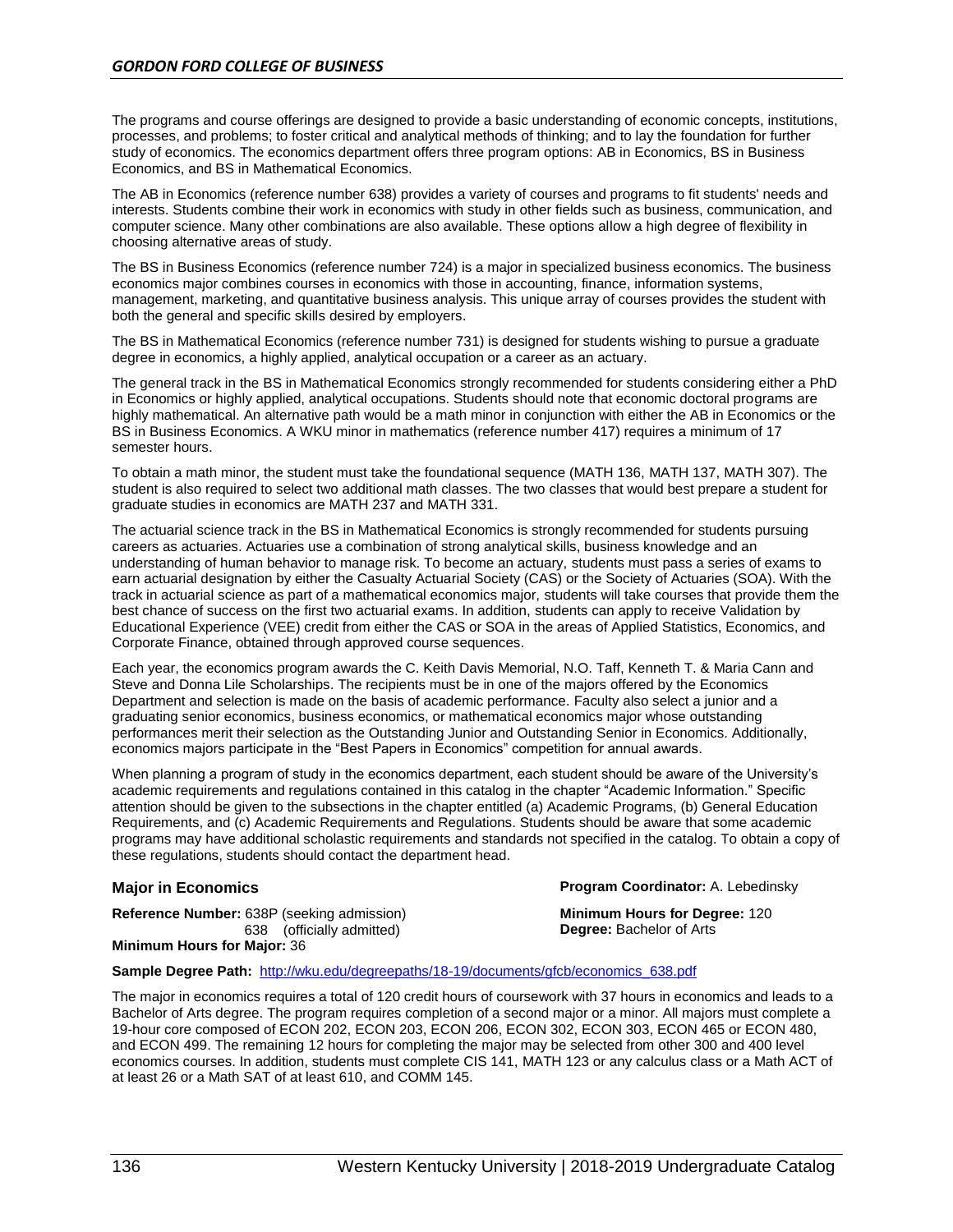Admission to the economics major requires (1) the completion of MATH 123 or any calculus class or a Math ACT of at least 26 or a Math SAT of at least 610, ECON 202, ECON 203, and ECON 206 and CIS 141 with a minimum GPA of 2.0 in the courses listed; and (2) completion of a minimum of 60 semester hours with a minimum GPA of 2.0; and (3) completion of a minimum of 12 hours at Western Kentucky University with a minimum WKU GPA of 2.0. All economics majors will be required to participate in an assessment process prior to graduation (ECON 499, 1 hour).

**Reference Number:** 724P (seeking admission) 724 (officially admitted) **Minimum Hours for Major:** 76

**Major in Business Economics Program Coordinator:** A. Lebedinsky

**Minimum Hours for Degree:** 120 **Degree:** Bachelor of Science

**Sample Degree Path:** [http://wku.edu/degreepaths/18-19/documents/gfcb/business\\_economics\\_724.pdf](http://wku.edu/degreepaths/18-19/documents/gfcb/business_economics_724.pdf)

The major in business economics requires a total of 120 credit hours with 76 hours in professional and elective courses and leads to a Bachelor of Science degree. Business economics majors must complete the Gordon Ford College of Business core consisting of ACCT 200 and ACCT 201, CIS 141, ECON 202, ECON 203, and ECON 206, COMM 145, CIS 243, FIN 330, MGT 200, MGT 210, MGT 314, and MGT 498, and MKT 220. Required courses in economics include: ECON 302, ECON 303, ECON 306 or ECON 307, ECON 414, and ECON 499; and either ECON 465 or ECON 480; fifteen hours of economics courses; and an approved 3-hour upper-division business elective. No minor or second major is required.

Business economics majors should refer to the Gordon Ford College of Business introductory section for sample course schedules for the freshman and sophomore years. That section also outlines the requirements for being formally admitted to the Gordon Ford College of Business, a condition which students must satisfy before they will be permitted to enroll in 300-level and 400-level professional courses. All economics majors will be required to participate in an assessment process prior to graduation (ECON 499, 1 hour).

To gain admission to the Business Economics Program, students must have:

- 1. earned a minimum of 60 hours;
- 2. completed ACCT 220 and ACCT 201, CIS 141, ECON 202, ECON 203, and ECON 206, MATH 123 or any calculus class or a Math ACT of at least 26 or a Math SAT of at least 610 and COMM 145 with a minimum grade point average of 2.5 in the courses listed above; and
- 3. earned a minimum overall GPA of 2.5.

#### **Major in Mathematical Economics**

**Reference Number:** 731P (seeking admission) 731 (officially admitted) **Minimum Hours for Major:** 49 / 61

**Minimum Hours for Degree:** 120 **Degree:** Bachelor of Science

# **Sample Degree Path for Concentration:**

*Actuarial Science:* [http://wku.edu/degreepaths/18-19/documents/gfcb/math\\_econ\\_actuary\\_731.pdf](http://wku.edu/degreepaths/18-19/documents/gfcb/math_econ_actuary_731.pdf) *General Mathematical Economics:* [http://wku.edu/degreepaths/18-19/documents/gfcb/math\\_econ\\_gen\\_731.pdf](http://wku.edu/degreepaths/18-19/documents/gfcb/math_econ_gen_731.pdf)

The major in Mathematical Economics requires a total of 120 credit hours with a core of 18 hours in economics, 15 hours in mathematics, and 1 hour of an interdisciplinary seminar course. The concentration in general mathematical economics requires an additional 9 hours in economics and 6 hours in mathematics. The concentration in actuarial science requires an additional 3 hours in economics, 9 hours in mathematics, 12 hours in finance, and 3-4 hours in computer science. This major leads to a Bachelor of Science degree intended for students interested in graduate studies in economics, public policy, or business, as well as those students seeking a career as an actuary or analytical careers that will require extensive mathematics backgrounds.

The program of study does not require completion of a second major or minor.

All majors must complete a 34-hour core consisting of ECON 202, ECON 203, ECON 206 (or STAT 301), ECON 302, ECON 303, ECON 465 or ECON 480 or STAT 401; MATH 136, MATH 137, MATH 237, MATH 307; and ECON 497 or MATH 497. Additionally, majors must choose a concentration in either General Mathematical Economics or Actuarial Science. Majors in the General Mathematical Economics concentration must complete ECON 306 or ECON 307, ECON 464, and 3 hours of 300-and 400-level economics electives. Additionally, either MATH 331 or MATH 310 must be completed, and students must take three additional hours from either MATH 331, MATH 310, MATH 305, MATH 382, MATH 435, or MATH 405. Majors in the Actuarial Science concentration must complete ECON 307; MATH 310, MATH 382, and MATH 482; FIN 330, FIN 332, FIN 350, and FIN 437; and CS 170 or CS 180.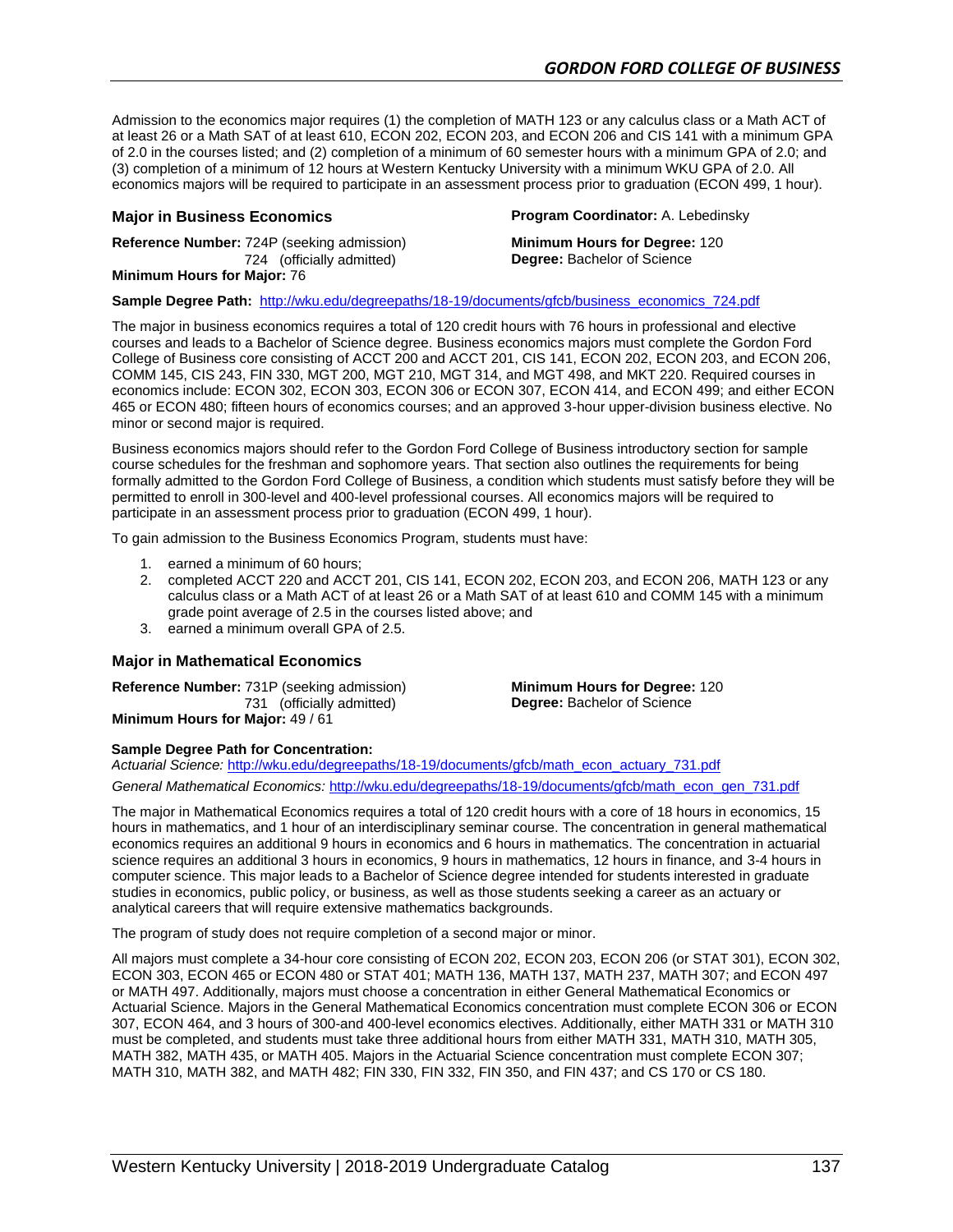Admission to the mathematical economics major requires (1) the completion of MATH 136, ECON 202 and ECON 203, and ECON 206 or STAT 301 with a minimum GPA of 2.0 in the courses listed; and (2) completion of a minimum of 60 hours with a minimum GPA of 2.0 overall; and (3) completion of a minimum of 12 hours at Western Kentucky University with a minimum WKU GPA of 2.0. All mathematical economics majors will be required to enroll in an interdisciplinary senior seminar course prior to graduation (ECON 497 or MATH 497, 1 hour).

**Economics JUMP Program (Joint Undergraduate – Master Degree Program): Accelerated Masters in Applied Economics** − Under certain conditions, undergraduate students majoring in any economics degree may qualify for the Economics JUMP program. This is an accelerated master program that allows students majoring in economics to take up to 12 hours in approved graduate level courses as an undergraduate student and apply those courses jointly to both their undergraduate and graduate degree programs. This leads to the completion of both the baccalaureate and graduate degrees in as few as 138 hours. For more information, visit [www.wku.edu/mae.](http://www.wku.edu/mae)

#### **Minor in Economics Program Coordinator:** A.Lebedinsky

#### **Reference Number:** 356 **Minimum Hours for Minor:** 21

The minor in Economics requires 21 semester hours. All minors must complete a 15-hour core composed of ECON 202, ECON 203, ECON 206, ECON 302, and ECON 303. The remaining 6 hours for completing the minor must be selected from other 300 and 400 level economics courses. All minors must also complete MATH 116 or higher. The remainder of the program depends on what other major or minor is pursued.

**Graduate Program** − The Economics Department offers a *one-year* graduate program leading to a Master of Arts in Applied Economics (reference number 0410). The program is designed to prepare students for private and public sector employment requiring analytical and communication skills sufficient for independent investigation and report writing. There are opportunities for interdisciplinary study and internships. Graduate assistantships are available. For program information, visi[t www.wku.edu/mae.](http://www.wku.edu/mae)

# **Department of Finance**

#### **Dr. Indudeep Chhachhi, Chair Email: [Indudeep.Chhachhi@wku.edu](mailto:Christopher.Brown@wku.edu)**

**Grise Hall, Office 334 Phone (270) 745-2018; Fax (270) 745-5284 Email[: Finance@wku.edu](mailto:Finance@wku.edu) Website: [www.wku.edu/finance](http://www.wku.edu/finance)**

**Page Professor:** K. Chan **Professors:** C. Brown, K. Chan, I. Chhachhi **Associate Professor:** Y. Ling Lo **Assistant Professor:** M Mollagholamali **Pedagogical Assistant Professors**: A. Head, R. Rhoades **Instructor II:** J. Snavely **Professor Emeritus**: E. Wolfe

#### **Mission Statement**

The finance program is committed to offering a high quality baccalaureate program in finance with concentrations in financial management and financial planning. The concentrations in finance provide students with not only a broad general educational background but also a thorough professional education in finance. The primary mission of the finance group is teaching and instruction, which is supported by faculty involvement in basic and applied research as well as research that supports the teaching mission.

#### **Major in Finance**

**Reference Number:** 664P (seeking admission) 664(officially admitted) **Minimum Hours for Major:** 73/79

**Sample Degree Path for Concentration:** 

**Minimum Hours for Degree:** 120 **Degree:** Bachelor of Science

*Business Finance Concentration:* [http://wku.edu/degreepaths/18-19/documents/gfcb/finance\\_business\\_finance\\_664](http://wku.edu/degreepaths/18-19/documents/gfcb/finance_business_finance_664) *Personal Financial Planning Concentration:* [http://wku.edu/degreepaths/18-19/documents/gfcb/finance\\_personal\\_planning\\_664](http://wku.edu/degreepaths/18-19/documents/gfcb/finance_personal_planning_664)

The undergraduate Finance program offers two areas of concentration within the major: 1) Business Finance and (2) Personal Financial Planning. Finance majors must earn a minimum grade point average of 2.0 in 300 and 400 level finance courses. In addition, finance majors must earn a "C" or better in FIN 330 and FIN 332.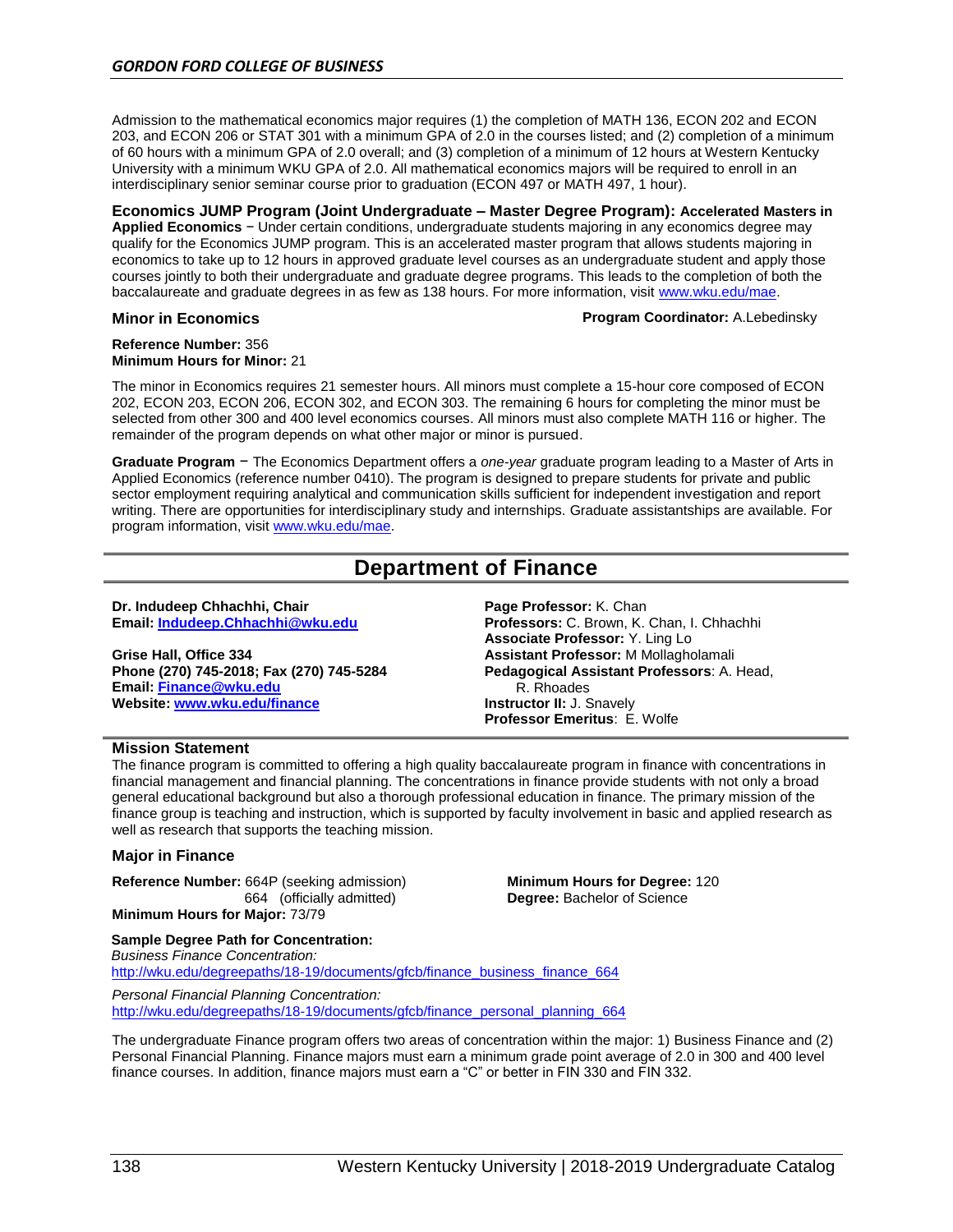All finance students must complete FIN 300 prior to admission to the finance program. All finance majors will be required to participate in an assessment process in FIN 499 prior to graduation.

The Business Finance concentration requires 73 hours of professional and elective courses and leads to a Bachelor of Science degree. No minor or second major is required or prohibited.

The Business Finance concentration deals with the acquisition and use of funds to maximize the value of the firm. Financial managers make decisions about alternative sources and uses of funds. Proper financial management within the firm will help the business to provide better products at reasonable prices to its customers and greater returns to the investors who supply the capital needed to form and then operate the business. Students must take the following courses: ACCT 200, ACCT 201, CIS 141, CIS 243, ECON 202, ECON 203, ECON 206, FIN 300, FIN 330, MKT 220, MGT 200, MGT 210, MGT 314, ENT 496 or MGT 498, ECON 307, FIN 332, FIN 433, FIN 436, FIN 437, FIN 438, FIN 439 or FIN 449, and FIN 499. Students must take 3 additional hours from either FIN 435 or MKT 323, MKT 325 or ACCT 300, ACCT 330, ACCT 430, ACCT 440. In addition, students must take 6 hours of upper level finance electives as well as an additional 3 hours of business electives.

The Personal Financial Planning concentration requires 79 hours of professional and elective courses and leads to a Bachelor of Science degree. The personal financial planning concentration deals with the process of developing comprehensive financial plans for individuals. Financial planners help individuals determine financial goals and objectives and the best strategies for obtaining these goals. The rapid growth of multi-income families in the U.S. has placed more and more people in a position of need to apply sophisticated financial planning techniques to their personal economic affairs.

As a result, one of the fastest growing career paths in the financial services industry is financial planning, and the Certified Financial Planner<sup>TM</sup> (CFP)<sup>®</sup> designation has become the most widely recognized financial planning credential among consumers.

The financial planning concentration is registered with the Certified Financial Planner Board of Standards in Washington D.C. We are one of only three registered universities in the state of Kentucky! This registration confers a special advantage on our graduates. Upon completion of our CFP® board certified program, students are allowed to sit for the CFP<sup>®</sup> Certification Examination.

Western Kentucky University does not certify individuals to use the CFP®, Certified Financial Planner<sup>TM</sup>, and CFP® (with flame logo) certification marks. The CFP certification is granted only by the Certified Financial Planner Board of Standards to those persons who, in addition to completing an educational requirement such as this CFP Board-Registered Program, have met its ethics, experience, and examination requirements.

The Certified Financial Planner Board of Standards Inc. owns the marks CFP®, Certified Financial PlannerTM, and CFP® (with flame logo) which it awards to individuals who successfully complete initial and ongoing certification requirements.

Students must take the following classes: ACCT 200, ACCT 201, CIS 141, CIS 243, ECON 202, ECON 203, ECON 206, FIN 300, FIN 330, MKT 220, MGT 200, MGT 210, MGT 314, ENT 496 or MGT 498, ECON 307, ACCT 330, FIN 331, FIN 332, FIN 350, FIN 400, FIN 401, FIN 437, FIN 438, FIN 444, FIN 445, FIN 450, FIN 439 or FIN 449, and FIN 499. In addition, students must take 3 hours of upper level finance electives.

When planning a program of study in this department, each student should be aware of the University's academic requirements and regulations contained in this catalog in the chapter "Academic Information." Specific attention should be given to the subsections in the chapter entitled (a) Academic Programs, (b) Colonnade Requirements, and (c) Academic Requirements and Regulations. Students should be aware that some academic programs may require additional scholastic regulations and standards not specified in the catalog. To obtain a copy of these regulations, students should contact the department head.

Students majoring in a program in this department may refer to the Gordon Ford College of Business introductory section for sample course schedules for the freshman and sophomore years.

To gain admission to the Finance Program, student must have:

- 1. earned a minimum of 60 hours;
- 2. completed ACCT 200 and ACCT 201, CIS 141, ECON 202, ECON 203, and ECON 206, MATH 123 or any calculus class or a Math ACT of at least 26 or a Math SAT of at least 610, FIN 300 and COMM 145 with a minimum grade point average of 2.5 in the courses listed above;
- 3. a minimum overall GPA of 2.5
- 4. Students with lower than a 2.5 grade point average that includes 12 hours of upper-division business courses will be allowed to take only those upper-division courses in the Gordon Ford College of Business they are repeating. Repeating a course will not be considered to violate the enrollment policy restricting upper-division courses to 12 hours prior to admission.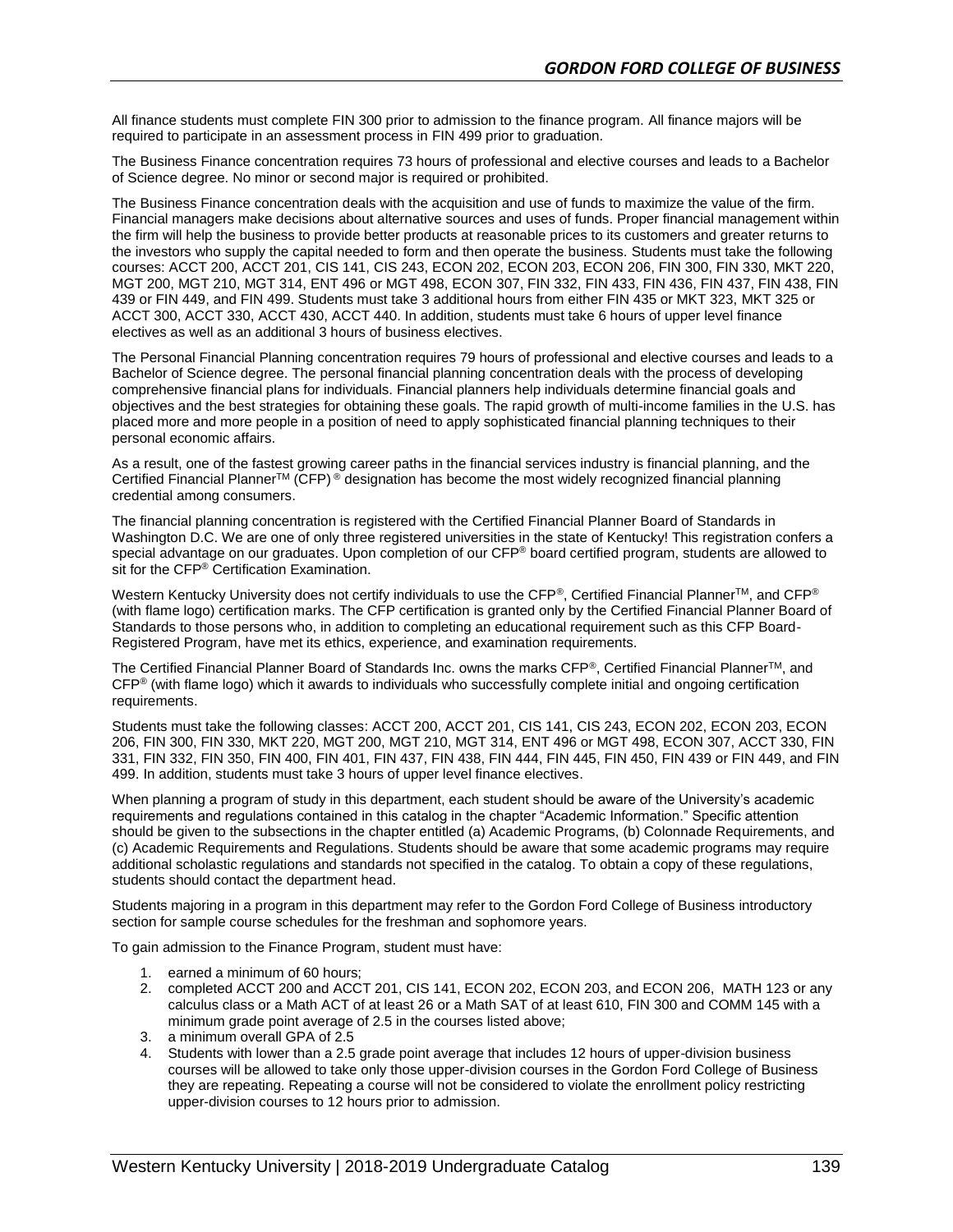#### **Minor in Finance**

#### **Reference Number:** 357 **Minimum Hours for Minor:** 27

The minor in finance requires 27 semester hours of coursework. The minor in finance requires FIN 330 and 12 hours of approved finance electives from any 300 or 400 level finance courses. As preparation for this minor, students must also complete MATH 116 and ECON 202 or ECON 203, ECON 206 and ACCT 200.

#### **Financial Planning Certificate**

#### **Reference Number:** 200 **Minimum Hours for Certificate:** 24

The certificate program in Financial Planning requires 24 semester hours and is intended to qualify non-finance majors or degree-holding individuals who wish to pursue a career in financial planning. After successful completion of the following eight courses, the student receives a Certificate of Financial Planning from Western Kentucky University and fulfills the educational requirement to sit for the comprehensive CERTIFIED FINANCIAL PLANNER® (CFP®) exam. Required courses are: ACCT 330, FIN 330, FIN 331, FIN 332, FIN 350, FIN 444, FIN 445, and FIN 450. There may be additional course requirements for students not meeting pre-requisites.

Western Kentucky University does not certify individuals to use the CFP®, Certified Financial Planner™, and CFP (with flame logo)®, certification marks. The CFP certification is granted only by the Certified Financial Planner Board of Standards to those persons who, in addition to completing an educational requirement such as this CFP Board-Registered Program, have met its ethics, experience, and examination requirements.

Certified Financial Planner Board of Standards Inc. owns the marks CFP®, Certified Financial PlannerTM, and CFP (with flame logo)®, which it awards to individuals who successfully complete initial and ongoing certification requirements.

# **Department of Information Systems**

#### **Dr. Ray Blankenship, Chair Email[: Ray.Blankenship@wku.edu](mailto:Ray.Blankenship@wku.edu)**

**Grise Hall, Office 200 Phone: (270) 745-5408; Fax: (270) 745-6376**

**Department Website: [www.wku.edu/information-systems](http://www.wku.edu/information-systems)**

**Business Data Analytics Website:<www.wku.edu/bdan>**

The field of business data analytics explores the interplays between technology, business, and society. Business data analytics utilizes information management tools for the processing, management, and analysis of data that relates to business. Graduates in Business Data Analytics serve as a bridge between the builders and users of technology and global innovations. Occupations in this field include Business Analyst, Customer Intelligence Analyst, Database Administrator, and Healthcare Analyst.

The IS Department at WKU offers several professionally-focused programs that prepare students for these, and many other, dynamic opportunities: Business Data Analytics (BDAN), Applied Data Analytics Certificate, Minor in Computer Information Systems.

#### **Overview of Computing Facilities**

Western Kentucky University maintains a number of general-purpose computing labs across campus with a computer-to-student ratio that is among the highest of all state universities. In addition, the Information Systems department offers extensive hands-on learning opportunities through its own computer-enhanced instructional classrooms, computer labs, and many web-enabled courses. These resources are available at WKU's main and regional campuses. These resources allow BDAN students to make use of the latest hardware and software technologies in their major courses. This unique blend of classroom instruction and hands-on experience helps to prepare our graduates for professional success.

**Professor:** R. Blankenship **Associate Professors:** K. Atkinson, J. Butterfield, M. Ciampa, P. Coleman, T. Crews, Jr., E. Thrasher, L. Zhuhadar **Instructor II:** J. Lindsey **Instructor I:** J. Willis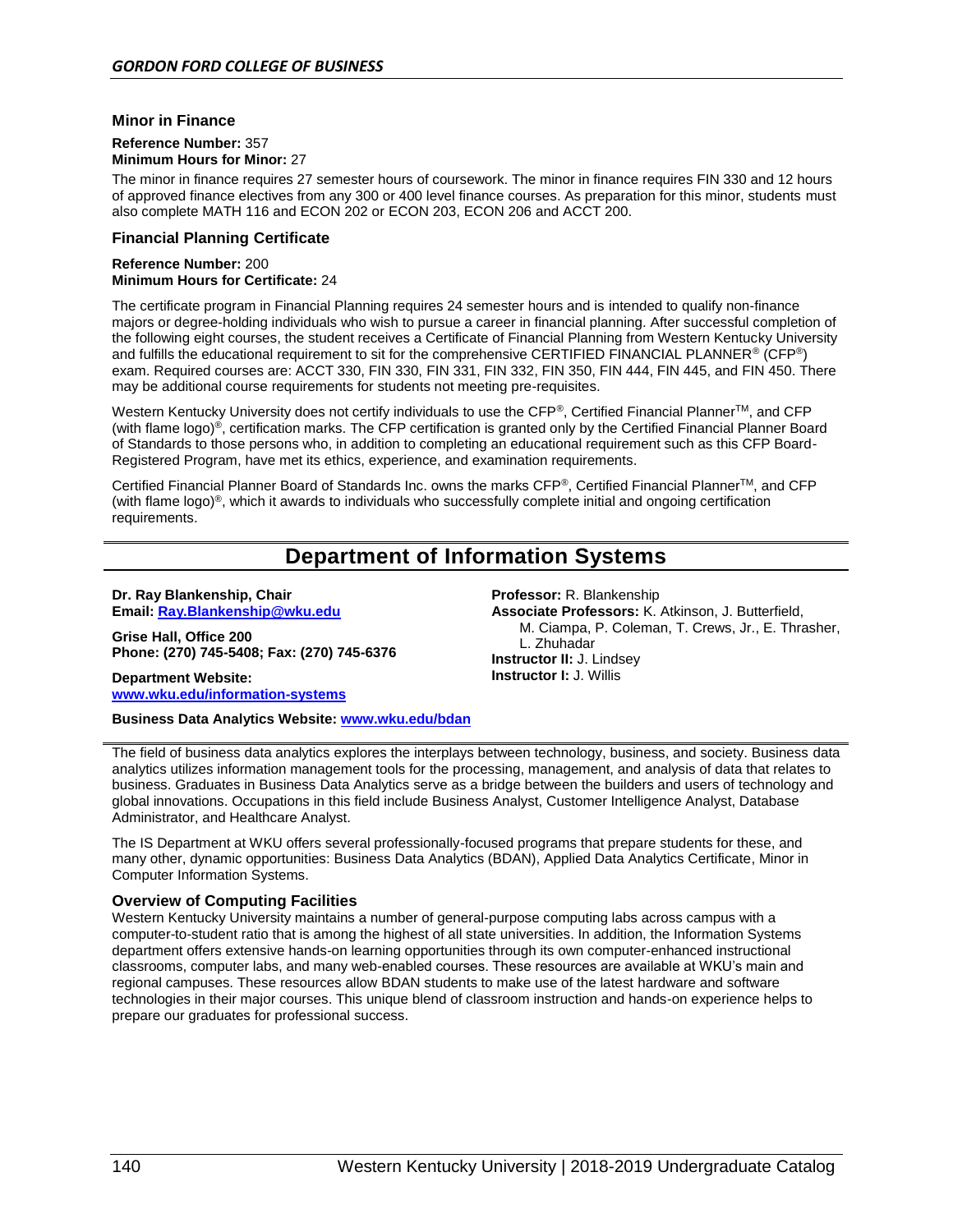### **Major in Business Data Analytics Program Coordinator:** R. Blankenship

**Reference Number:** 504P (seeking admission) 504 (officially admitted)

**Minimum Hours for Degree:** 120 **Degree:** Bachelor of Science

**Minimum Hours for Major:** 72

**Sample Degree Path:** [http://wku.edu/degreepaths/18-19/documents/gfcb/business\\_data\\_analytics\\_504.pdf](http://wku.edu/degreepaths/18-19/documents/gfcb/business_data_analytics_504.pdf)

The Business Data Analytics major requires 72 semester hours and is designed to prepare students for professional careers using a data analytics focused approach to control, support, and enhance business operations and functions. Global business is increasingly relying on the acquisition, deployment, and management of information systems and services for use in organizational processes which is resulting in an increasing need for information workers. The business data analytics major will provide students with a solid business foundation combined with relevant study of modern technology trends and the impact information systems are having throughout business and society. As demand for computer and information processing services continues to increase, so does the need for hybrid business technology roles. This major will help strengthen the knowledge economy in Kentucky and increase the availability of information workers critical to attracting and retaining corporate interests in the state.

All students must take the following 45 hours of business core courses: MATH 123 or any calculus class or a Math ACT of at least 26 or a Math SAT of at least 610; ACCT 200, ACCT 201; CIS 141; ECON 202, ECON 203, ECON 206; CIS 243; FIN 330; MKT 220; MGT 200, MGT 210, MGT 314, MGT 498 or ENT 496; ECON 306 or MGT 313. Students are required to meet all admission requirements for the Gordon Ford College of Business.

Students must take the following 27 hours including 18 hours of Business Data Analytics core courses selected from BDAN 310, BDAN 330, BDAN 410, BDAN 420, BDAN 430 and 9 hours of approved business and technology electives.

To gain admission to the Business Data Analytics Program, students must have:

- 1. earned a minimum of 60 hours;
- 2. completed ACCT 200 and ACCT 201, CIS 141, ECON 202, ECON 203, and ECON 206, MATH 123 or any calculus class or a Math ACT of at least 26 or a Math SAT of at least 610, and COMM 145;
- 3. earned an overall WKU GPA of 2.5 or above;
- 4. achieved a GPA of 2.5 or above in the following six classes: ACCT 201, CIS 141, ECON 203, ECON 206, MATH 123 or any calculus class or a Math ACT of at least 26 or a Math SAT of at least 610, and COMM 145.

Students with lower than a 2.5 grade point average that includes 12 hours of upper-division business courses will be allowed to take only those upper-division courses in the Gordon Ford College of Business they are repeating. Repeating a course will not be considered to violate the enrollment policy restricting upper division courses to 12 hours prior to admission.

#### **Minor in Computer Information Systems Program Coordinator:** R. Blankenship

#### **Reference Number:** 347 **Minimum Hours for Minor:** 18

The CIS minor has been specifically designed for non-technical majors who want to learn more about how technology can improve their personal and professional productivity. Students in the CIS minor take a set of required and elective courses in areas such as web-design, desktop publishing, multi-media, computer graphics, geographic information systems, computer-aided drafting and digital video production. Almost all professions today require their employees to be proficient with computers–not just 'literate.' The CIS minor is a valuable addition to any WKU major.

The minor in computer information systems requires 18 semester hours. Required courses are CIS 141, CIS 243, CIS 320, CIS 321, and two approved electives. Approved electives include: CIS 226, AMS 163, AMS 205, CS 180, ART 231, BCOM 264, GISC 317 and ART 435. No more than three hours of electives may be used to fulfill other degree requirements. Students with a minor in computer information systems receive a 3-hour waiver in upperdivision coursework in the minor. See the department about other elective options.

#### **Applied Data Analytics Certificate Program Coordinator:** R. Blankenship

**Reference Number:** 1734 **Minimum Hours for Certificate:** 18

The certificate of Applied Data Analytics exposes students to how data is acquired, how to frame an analytic problem, determine which methodologies to use to solve a problem, and to build deployable models.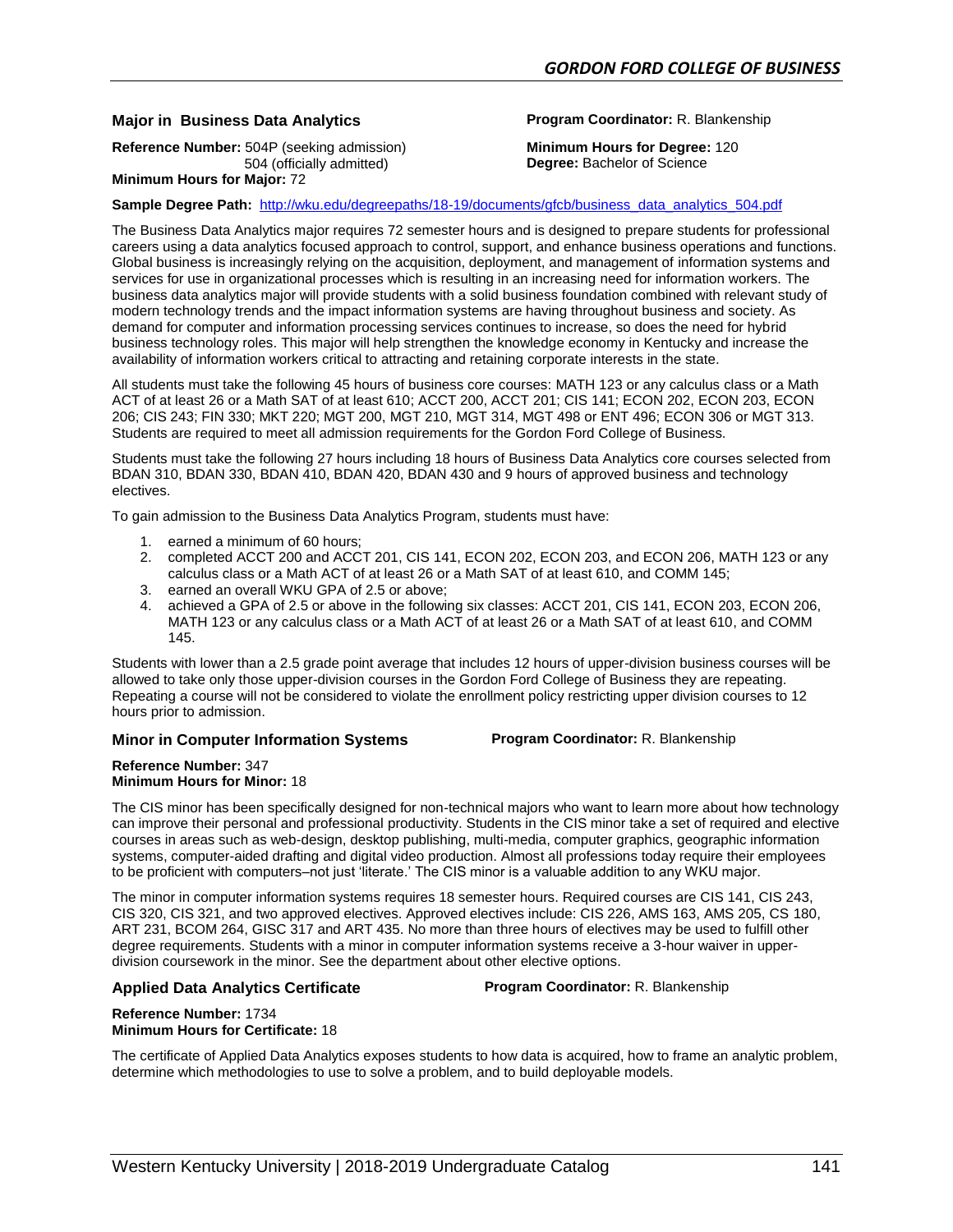The 18 hour certificate is based on 12 hours of core courses and 6 hours of advisor approved upper division courses. The approved electives may be from the Gordon Ford College of Business or any other college.

**Approved Required Courses are:** (12 hours) CIS 243, ECON 206, BDAN 310, and BDAN 330.

**Electives**: (6 hours) Courses in this area may include additional Business Data Analytics courses or departmental advisor approved electives. Approved electives would be those courses that have a strong data analysis focus. Examples would include: ECON 465, MKT 421, GISC 317.

# **Department of Management**

| Dr. Paula W. Potter, Chair<br>Email: Paula.Potter@wku.edu | Vitale Professor in Entrepreneurship:<br>Dr. Whitney Peake<br>Mattie Newman Ford Faculty Fellow: Dr. Paula Potter |
|-----------------------------------------------------------|-------------------------------------------------------------------------------------------------------------------|
| Grise Hall, Office 200                                    | <b>Professors:</b> R. Hatfield, J. Katz, P. Potter, A. Rahim,                                                     |
| Phone: (270) 745-5408, Fax: (270) 745-6376                | S. Spiller                                                                                                        |
| Email: MGT@wku.edu                                        | Associate Professors: I Civelek, L. Coder, W. Peake                                                               |
| Website: www.wku.edu/management                           | Assistant Professors: S. Cox, H. Liang, M. Yates                                                                  |
|                                                           | Pedagogical Assistant Professors: D. Cosby.                                                                       |
|                                                           | A. Daniels                                                                                                        |
|                                                           | Visiting Assistant Professor: P. deOliveira                                                                       |
|                                                           | Executive-in-Residence: K. Schell                                                                                 |
|                                                           | <b>Transitional Retirees: D. Bolton, B. Sullivan, R. Reber</b>                                                    |

#### **Mission Statement: "Learning by Doing"**

This phrase succinctly summarizes the mission of the Management Department. It is espoused by our diverse group whose interests and responsibilities include general management, strategic management, entrepreneurship, human resource management, organizational theory and behavior, production and operations management, management science, international business and the legal environment of business.

While we instruct a heterogeneous student population comprised of majors within the department, within the college, and from other areas; there is a major emphasis on experiential learning. We further endeavor to expose students to the latest developments in technology, global perspectives, ethics, and changes in the legal and business environment. We seek to produce graduates who have a strong foundation in management with the necessary analytical skills to assume leadership roles in business and society. With such a background, our graduates pursue careers in a variety of fields including banking, construction, insurance, manufacturing, public administration, retailing, and entrepreneurship.

"Learning by doing" also applies to the scholarly activity of our faculty in meeting the goal of ensuring a high quality faculty and staff. A variety of scholarly activities conducted by the Management faculty include basic, applied, pedagogical, cross-disciplinary, and interpretive research. It is the expectation that all research should enhance teaching, service, or add to the knowledge base of the discipline.

#### **Major in Management**

**Reference Number:** 723P (seeking admission) 723 (officially admitted)

**Minimum Hours for Degree:** 120 **Degree:** Bachelor of Science

#### **Minimum Hours for Major:** 73

## **Sample Degree Path for Concentration:**

*Business Administration:* [http://wku.edu/degreepaths/18-19/documents/gfcb/management\\_business\\_administration\\_723.pdf](http://wku.edu/degreepaths/18-19/documents/gfcb/management_business_administration_723.pdf) *Human Resources/Personnel Management:*

[http://wku.edu/degreepaths/18-19/documents/gfcb/management\\_human\\_resources\\_723.pdf](http://wku.edu/degreepaths/18-19/documents/gfcb/management_human_resources_723.pdf)

The undergraduate major in Management requires 73 hours of professional and elective courses and leads to a Bachelor of Science degree. No minor is required, although approved minors inside or outside the Gordon Ford College of Business are encouraged. The undergraduate management program offers two areas of concentration within the major: 1) Business Administration, and 2) Human Resource/Personnel Management. This allows students to choose a program of study that fits well with their career aspirations.

The Business Administration concentration develops student's abilities to analyze and to manage a wide range of business situations. This development occurs by building on fundamental business functions studied in the core courses. The program is for students who intend to manage an independent business or a unit of a larger organization and who want a broad curriculum.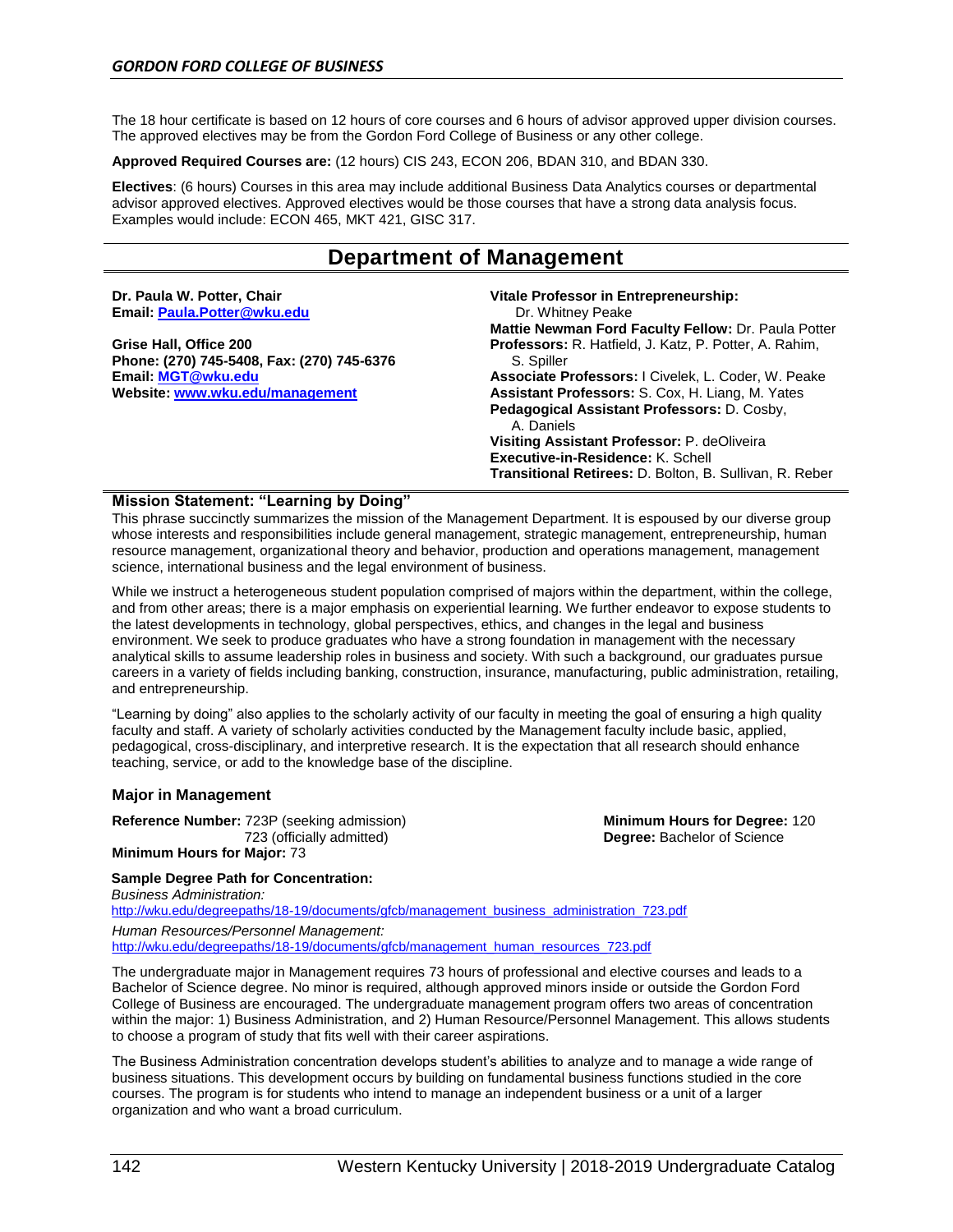Students must take the following courses: ACCT 200, ACCT 201, CIS 141, ECON 202, ECON 203, ECON 206, CIS 243, FIN 330, MKT 220, MGT 200, MGT 210, MGT 313, MGT 314, ENT 496 or MGT 498, MGT 311, MGT 361 (or ENG 306 or 307), MGT 305 or MATH 119, MGT 417, ECON 414, and MGT 499. Students must take one of the following courses: BDAN 310, BDAN 320, BDAN 330, BDAN 410, BDAN 420, BDAN 430, or any 300- or 400- level business course. Students must also take a 3-hour, upper-level management elective, finance elective, and marketing elective for a total of 9 hours. In addition, students must take 3 hours of professional electives chosen from any upper-level course offered in the Gordon Ford College of Business.

The Human Resource Management concentration is designed to develop skills for managing an essential resource of any organization—its employees. Because of the importance of increasing human productivity, human resource management is viewed as a key contributor to organizational effectiveness and achievement of strategic goals. Human resources managers are frequently involved in top-level decision making. The Society for Human Resource Management (SHRM) acknowledges that our HR curriculum aligns with its guidelines. We are one of only a few dozen U.S. universities with this recognition. Students must take the following courses: ACCT 200, ACCT 201, CIS 141, ECON 202, ECON 203, ECON 206, CIS 243, FIN 330, MKT 220, MGT 200, MGT 210, MGT 313, MGT 314, ENT 496 or MGT 498, MGT 311, MGT 361 (or ENG 306 or 307), MGT 305 or MATH 119, MGT 417, MGT 411, MGT 414, MGT 473, MGT 495, MGT 499, ECON 305; and an elective from MGT 383, MGT 400, MGT 413, MGT 416, MGT 419, or another department chair-approved elective. The HRM concentration is designed to prepare students for a rewarding career as a specialist in an area such as recruitment and selection, training and development, compensation and benefits administration, or labor relations.

To gain admission to the Gordon Ford College Management program, students must have:

- 1. earned a minimum of 60 hours;
- 2. completed ACCT 200 and 201, CIS 141, ECON 202, 203, and 206, MGT 210, MATH 123 or any calculus class or a Math ACT of at least 26 or a Math SAT of at least 610, and COMM 145.
- 3. earned a minimum overall GPA of 2.5;
- 4. earned a minimum GPA of 2.5 in the following courses: ACCT 200, ECON 202, ECON 206, CIS 141, COMM 145, and MGT 210 (must have a "C" or better).

#### **Major in Entrepreneurship**

**Reference Number:** 542P (seeking admission) 542 (officially admitted)

**Minimum Hours for Degree:** 120 **Degree:** Bachelor of Science

**Minimum Hours for Major:** 70

**Sample Degree Path:** [http://wku.edu/degreepaths/18-19/documents/gfcb/entrepreneurship\\_542.pdf](http://wku.edu/degreepaths/18-19/documents/gfcb/entrepreneurship_542.pdf)

The major in Entrepreneurship requires 70 hours of professional and elective courses and leads to a Bachelor of Science degree. The entrepreneurship program is designed to provide maximum flexibility in the integration of coursework and actual experience to develop entrepreneurial potential and to provide the opportunity to turn that capability into reality.

Coursework and practical experiences allow the student to apply principles of innovative thought, idea generation, market development, financial analysis, legal and ethical compliance, and human resource development. Students are prepared to start and develop a new venture, to immediately contribute to the growth and expansion of the fastgrowth firm, to be leaders in social or non-profit activities, and to be corporate "intrapreneurs" if employed in larger firms. Students must take the following required courses for the major: ACCT 200, ACCT 201, CIS 141, ECON 202, ECON 203, ECON 206, CIS 243, FIN 330, MKT 220, MGT 200, MGT 210, MGT 313, MGT 314, ENT 496, MGT 305 or MATH 119, ENT 312, FIN 441, MKT 427, ENT 380. Students must also select six hours of entrepreneurship electives from any 300- or 400-level entrepreneurship course. In addition, two courses must be selected and approved by the Management Department Chair that customizes the entrepreneurial interest area of the student. These two courses may come from the following list; however, the courses could also be from any discipline on campus that strengthens that student's specific interest in entrepreneurship: ECON 414, MKT 323, MKT 325, MKT 328, MKT 329, MGT 311, MGT 333. Students also must complete one hour of MGT 499.

To gain admission to the Entrepreneurship program, students must have:

- 1. earned a minimum of 60 hours;
- 2. completed ACCT 200 and 201, CIS 141, ECON 202, ECON 203, and ECON 206, MATH 123 or any calculus class or a Math ACT of at least 26 or a Math SAT of at least 610, MGT 210, and COMM 145;
- 3. earned a minimum overall GPA of 2.5;
- 4. earned a minimum GPA of 2.5 in the following courses: ACCT 200, ECON 202, ECON 206, CIS 141, COMM 145, and MGT 210 (must have a "C" or better).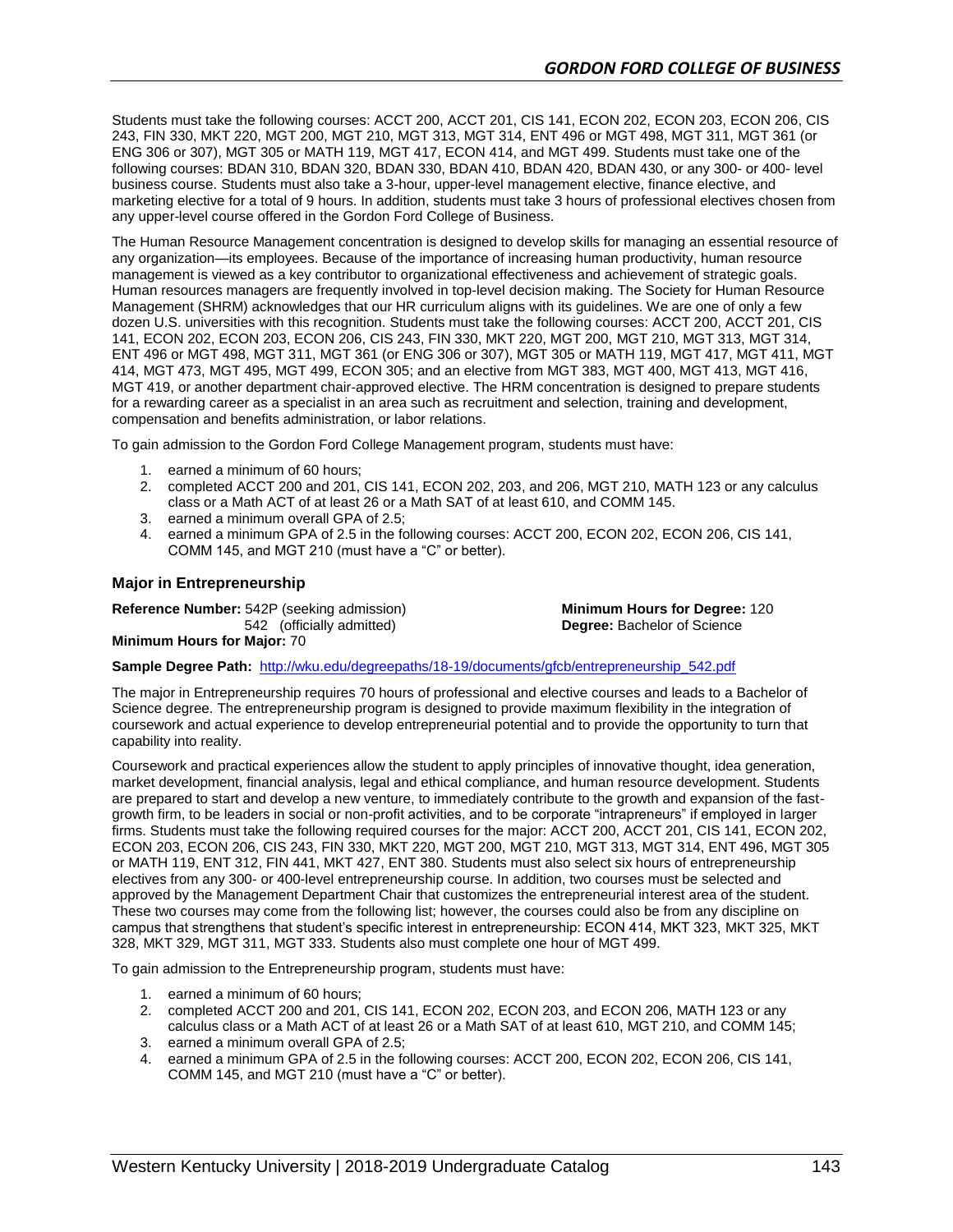#### **Major in International Business**

**Reference Number:** 569P (seeking admission) 569 (officially admitted)

**Minimum Hours for Degree:** 120 **Degree:** Bachelor of Science

**Minimum Hours for Major:** 73

**Sample Degree Path:** [http://wku.edu/degreepaths/18-19/documents/gfcb/international\\_business\\_569.pdf](http://wku.edu/degreepaths/18-19/documents/gfcb/international_business_569.pdf)

The International Business major requires 73 hours of professional and elective courses and leads to a Bachelor of Science degree.

The objective of the international business (IB) major is to prepare students to succeed in the increasingly competitive and inter-dependent world of international business. The IB program equips students for global careers by providing sound business skills, geo-political understanding, language skills, and cultural and value awareness of other regions. The IB graduate may pursue advanced study in international business/international MBA programs, gain entry level positions in firms with existing international operations, engage in entrepreneurial opportunities with domestic firms wishing to expand internationally, and work with governmental and/or non-governmental organizations whose objective is to provide international trade support or economic development. Available as a primary or secondary major, the IB major combines courses in international management, marketing, economics, finance, and entrepreneurship with foreign-language study. Students are required to do an internship in a firm engaged in international business or participate in study abroad.

Students must take the following required courses for the major: ACCT 200, ACCT 201, ECON 202, ECON 203, ECON 206, CIS 141, CIS 243, FIN 330, MKT 220, MGT 200, MGT 210, MGT 314, MGT 316, MGT 498 or ENT 496, MGT 313, MGT 303, and MGT 499. Three hours must be selected as a cultural component from the following: CHIN 333, CHNF 430, CSJ 380, COMM 463, FREN 323, GEOG 462, GEOG 465, GEOG 466, GEOG 467, GERM 333, SOCL 363, SOCL 376, SPAN 372, or SPAN 373. Three hours of foreign language must be selected from: ARBC 102, CHIN 102, CHNF 102, FREN 102, GERM 102, JAPN 102, RUSS 102, SPAN 102. Another three hours of foreign language must be selected from: ARBC 201, CHIN 201, CHNF 201, FREN 201, GERM 201, JAPN 201, RUSS 201, SPAN 201. A three-hour study abroad course or MGT 490 or MKT 491 is required.

The student must take 12 hours from international business courses from the following tracks:

- International Management: FIN 436, LEAD 450, MGT 305, MGT 383, MGT 413, MGT 495, or PS 350.
- Global Supply Chain: AMS 371, AMS 394, AMS 396, AMS 430, BDAN 310, MKT 324, or MKT 423.
- Global Entrepreneurship: ENT 308, ENT 312, ENT 380, ENT 425, ENT 496, or MGT 390.
- Global Trade and Economy: ECON 380, ECON 385, ECON 430, ECON 467, ECON 496, or PS 449.

To gain admission to the International Business program, students must have:

- 1. earned a minimum of 60 hours;
- 2. completed ACCT 200 and 201, CIS 141, ECON 202, 203, and 206, MATH 123 or any calculus class or a Math ACT of at least 26 or a Math SAT of at least 610, MGT 210, and COMM 145;
- 3. earned a minimum overall GPA of 2.5;
- 4. earned a minimum GPA of 2.5 om the following courses: ACCT 200, ECON 202, ECON 206, CIS 141, COMM 145, and MGT 210 (must have a "C" or better).

#### **Minor in Business Administration**

#### **Reference Number:** 332 **Minimum Hours for Minor:** 30

The Business Administration minor provides a basic exposure to business for students whose majors are outside the Gordon Ford College of Business. It involves courses from each of the college departments and is administered through the Office of the Dean. Students with a minor in business administration receive a 3-hour waiver in upperdivision coursework in the minor.

The minor requires 30 semester hours consisting of: ACCT 200, ECON 202 or ECON 203, CIS 141, MATH 116, FIN 330, MGT 210, MKT 220, 9 hours of upper-level business electives with at least two fields represented. Credits for ECON 202 or ECON 203 and MATH 116 may be applied to the Colonnade Program requirements.

If the student's major program requires a computer course and/or a course in statistics, the advisor for the business administration minor should be consulted for possible adjustments in the program requirements. The business administration minor is not available to business majors, but it is among the minor programs which are available to the student who is majoring in economics (Bachelor of Arts).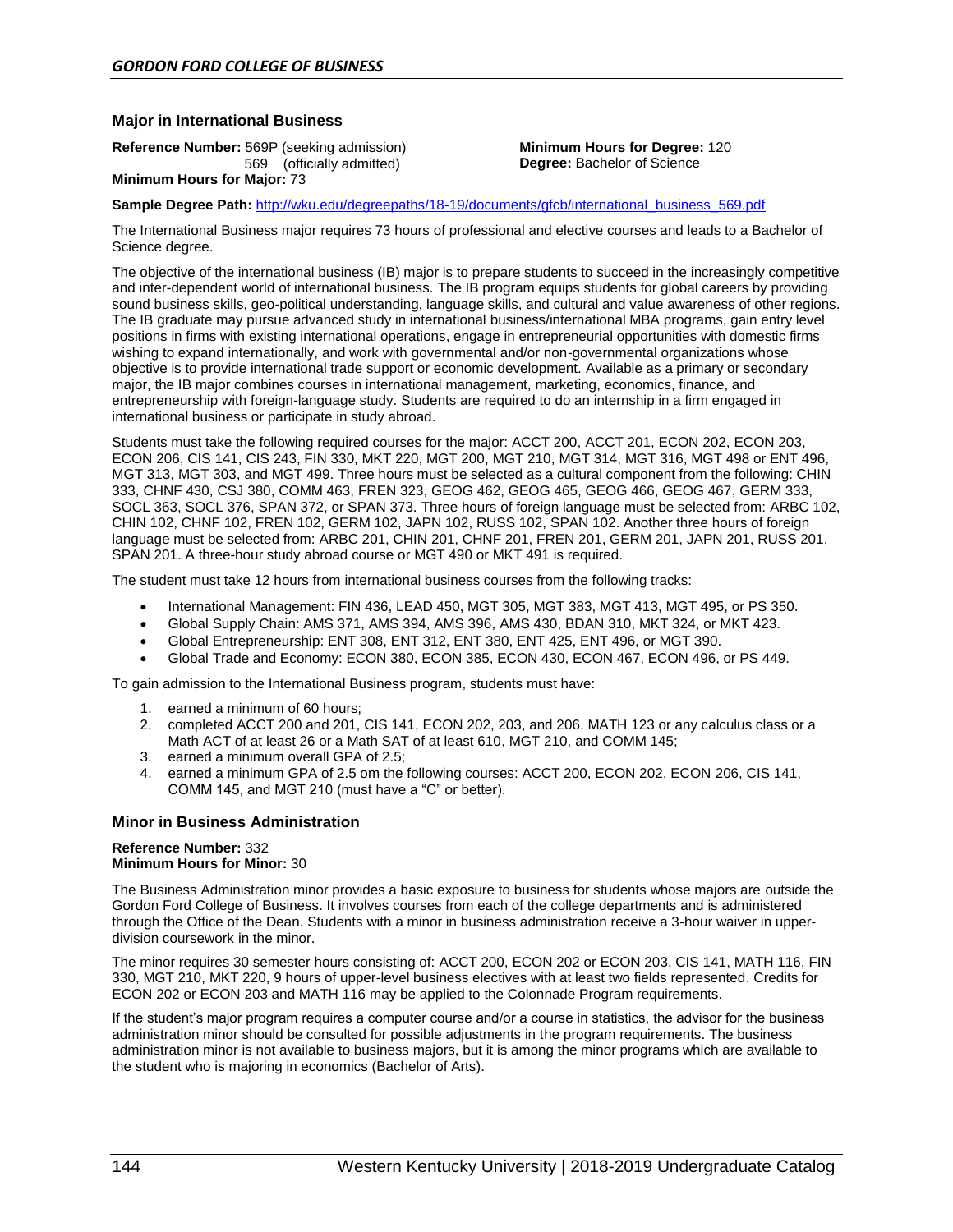### **Minor in Entrepreneurship**

#### **Reference Number:** 355 **Minimum Hours for Minor:** 21

A minor in Entrepreneurship is an interdisciplinary program housed in the Management Department and coordinated with various departments across campus. It is suitable for those who might want to have their own business or work in an entrepreneurial environment (including large organizations). Students of all majors are encouraged to meet with entrepreneurial advisors to fit the minor to their career interests.

The 12 hours of required core classes are: ECON 150, or ECON 202, or ECON 203, ACCT 200, MKT 220, and ENT 312. Nine hours of electives may be chosen from the following courses or other courses approved with the consent of the department head: any ENT course, FIN 441, MKT 328, MKT 427, WFA 346. \*Business majors are required to take ENT 496 as part of their nine hours of electives.\*

For business majors, six hours in the entrepreneurship minor must be unduplicated from courses counted in the business major.

#### **Minor in International Business**

#### **Reference Number:** 333 **Minimum Hours for Minor:** 24

The International Business minor prepares students to be effective citizens and leaders in a global environment of growing economic interdependence among nations. The program is open to all qualified undergraduates who want to pursue professional positions in both small and large multinational firms.

The minor requires 24 semester hours. The curriculum consists of:

- 1. 9 hours (6 hours from the same prefix) in a world language must be selected from:
- ARBC 101, ARBC 102, ARBC 201, ARBC 202;
- CHIN 101, CHIN 102, CHIN 201, CHIN 202, CHIN 318, CHIN 418;
- FREN 101, FREN 102, FREN 201, FREN 202, FREN 331;
- GERM 101, GERM 102, GERM 201, GERM 202, GERM 331;
- JAPN 101, JAPN 102, JAPN 201, JAPN 202;
- RUSS 101, RUSS 102, RUSS 201, RUSS 202;
- SPAN 101, SPAN 102, SPAN 201, SPAN 202, SPAN 331
- 2. 3 hours from the following:
	- **Modern History**: HIST 324, HIST 334, HIST 335, HIST 425, HIST 428, HIST 438, HIST 439, HIST 365, HIST 370, HIST 461, HIST 462, HIST 464, HIST 465, HIST 471, HIST 472, HIST 479, HIST 380, HIST 492
	- **Political Science**: PS 355, PS 449, PS 360, PS 361, PS 362, PS 363, PS 365, PS 366, PS 367, PS 368, PS 460. \*An upper level government course listed under "International Relations" or "Comparative Government and Politics" (courses in the Kentucky Legislative Internship Program are excluded). \*
	- **Folk Studies**: FLK 340, FLK 341, FLK 342, FLK 350
	- **Regional Geography**: GEOG 364, GEOG 462, GEOG 465, GEOG 466, GEOG 467
	- **Modern Languages**: ARBC 324, FREN 323, FREN 427, GERM 335, SPAN 372, SPAN 373
- 3. 12 hours from the Gordon Ford College of Business from the following courses:
	- Required Course (3 hours): MGT 303, International Business
	- Choose 9 hours from the following Gordon Ford College of Business courses with two fields represented (the courses in parentheses are prerequisite courses for the courses listed): ENT 425 (MGT 303 or ENT 312), MGT 316 (MGT 303), MGT 390, MGT 410, MGT 413 (MGT 311), ECON 380 (ECON 202, ECON 203), ECON 385 (ECON 202, ECON 203), ECON 496 (ECON 202, ECON 203), FIN 436 (FIN 330), MKT 324 (MKT 220), MKT 423 (MKT 220), Internship, study abroad.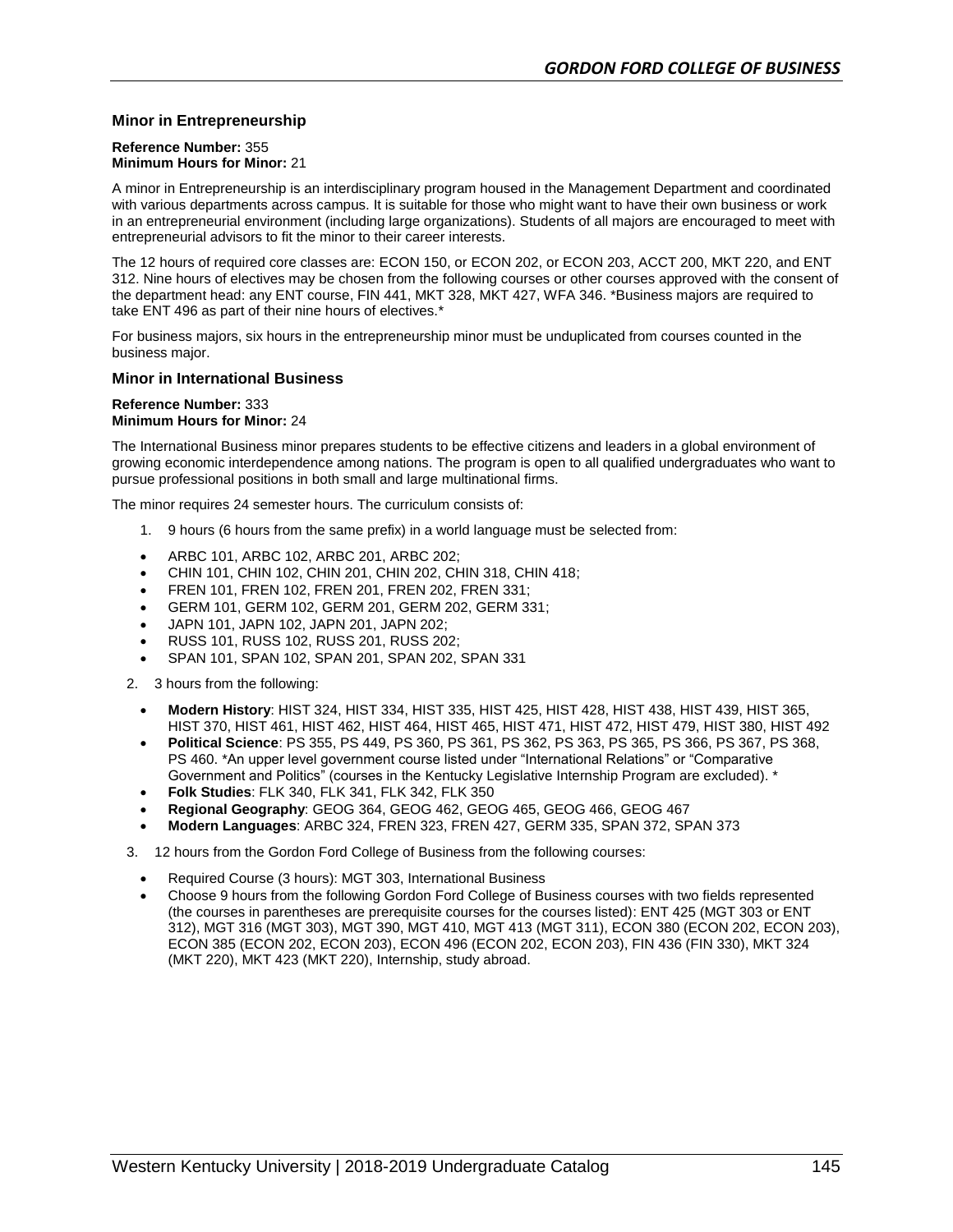### **Brewing and Distilling Arts & Sciences Certificate**

**Reference Number:** 1733 **Minimum Hours for Certificate:** 12-15

Humans have been brewing alcohol since the dawn of recorded history, and distilling stretches back over a thousand years. Brewing and distilling play a major role in the Kentucky and U.S. economy. Industries as diverse as farming, tourism, construction, and retail all rely on, and contribute to alcohol production.

This multidisciplinary certificate is designed to complement an existing major in a related field, by providing the background understanding of topics related to the brewing and distilling industries that students need to be competitive in the marketplace.

Students will take the following four courses for the certificate: BDAS 300, ENT 312, HIST 341, BDAS 495.

# **Department of Marketing**

**Dr. Patricia Todd, Chair Email[: Patricia.Todd@wku.edu](mailto:Patricia.Todd@wku.edu)**

**Grise Hall, Office 401 Phone: (270) 745-2249; Fax: (270) 745-3190 Email: [MKT@wku.edu](mailto:MKT@wku.edu) Website: [www.wku.edu/marketing](http://www.wku.edu/gfcb/marketing)**

**Professors:** L. Forbes, C. Martin, J. Phillips-Melancon **Associate Professors:** T. Hawkins, P. Todd **Assistant Professor:** M. Gardner **Executives-in-Residence:** C. Derry, K. Sewell, G. Siegelman **Professor Emeritus:** R. Jefferson

**Advisor: Dr. Paula Potter Email: [Paula.Potter@wku.edu](mailto:Paula.Potter@wku.edu)**

> **Grise Hall, Office 202 Phone: (270) 745-5913**

#### **Marketing Vision Statement**

Western Kentucky University's Marketing Department will be regionally acclaimed and nationally recognized for excellence in marketing and sales education.

#### **Marketing Mission Statement**

"To offer high quality undergraduate and graduate education for our varied constituencies." Our goal is to graduate students with the knowledge and skills necessary for success and leadership in the business community. To accomplish this mission, we will use progressive teaching techniques as well as seek and apply knowledge through research. We also provide service to the university and the community using our expertise. Ultimately, we insure that students are prepared to excel in an ever changing, increasingly competitive, global environment by engaging them in the classroom and the business community.

#### **Core Values (for students and faculty)**

Honesty • Integrity • Trustworthiness • Ethics • Initiative • Curiosity • Tolerance of Other People and Ideas • Loyalty • Accountability/Personal Responsibility • Entrepreneurial Spirit • Strong Work Ethic • Empathy • Cultural Awareness and Respect.

#### **Marketing**

The Marketing discipline offers three areas of concentration within the major: 1) strategic marketing; 2) professional sales; and 3) social media marketing. This allows a student to develop an education program which most closely fits their career aspirations and increases their placement opportunities.

Marketing is a people-oriented, dynamic business function that leads to goal-oriented exchanges between individuals and organizations. Important marketing activities include developing an idea, good or service intended to satisfy consumer wants and needs, promoting/advertising it to likely customers, selling it at a mutually agreeable price, and distributing it in acceptable locations.

The objectives of the marketing program are to teach students (1) the importance of marketing in an economy characterized by free consumer choice, (2) the knowledge and skills required to perform marketing activities, and (3) the interaction between marketing and diverse environmental forces which impact marketing decisions. The marketing student is prepared for a wide range of career opportunities in business and non-business, for profit and not-for-profit organizations. Entry-level business positions serve as a step into professional selling and sales force management, pricing, product or brand management, social media marketing, advertising, market research, physical distribution, retail management and merchandising, sports and event marketing or purchasing. Marketing also provides a solid foundation for those who hope to own their own business in the future.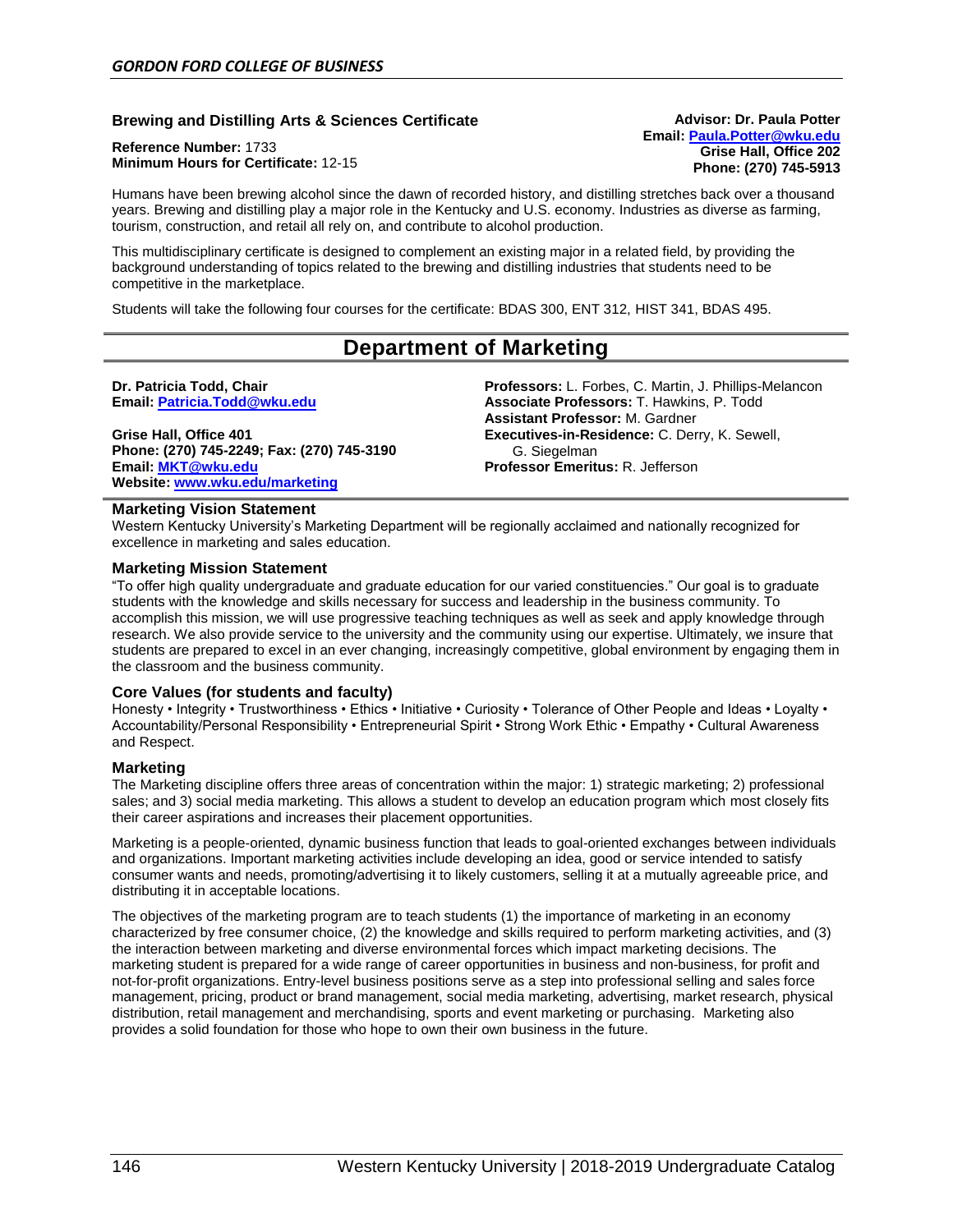Careers in marketing often lead to high-level management positions. Non-business and not-for-profit organizations (hospitals, educational institutions and charitable groups) also seek well-trained marketing graduates.

When planning a program of study in this department, each student should be aware of the University's academic requirements and regulations contained in this catalog in the chapter "Academic Information." Specific attention should be given to the subsections in the chapter entitled (a) Academic Programs, (b) Colonnade Requirements, and (c) Academic Requirements and Regulations. Students should be aware that some academic programs may require additional scholastic regulations and standards not specified in the catalog. To obtain a copy of these regulations, students should contact the department head.

### **Major in Marketing**

**Reference Number:** 720P (seeking admission) 720 (officially admitted)

**Minimum Hours for Degree:** 120 **Degree:** Bachelor of Science

**Minimum Hours for Major:** 73

#### **Sample Degree Path for Concentration:**

*Marketing Sales:* [http://wku.edu/degreepaths/18-19/documents/gfcb/marketing\\_sales\\_720.pdf](http://wku.edu/degreepaths/18-19/documents/gfcb/marketing_sales_720.pdf) *Social Media Marketing:* [http://wku.edu/degreepaths/18-19/documents/gfcb/marketing\\_social\\_media\\_720.pdf](http://wku.edu/degreepaths/18-19/documents/gfcb/marketing_social_media_720.pdf) *Strategic Marketing:* [http://wku.edu/degreepaths/18-19/documents/gfcb/marketing\\_strategic\\_720.pdf](http://wku.edu/degreepaths/18-19/documents/gfcb/marketing_strategic_720.pdf)

The major in Marketing requires 73 hours in professional and elective courses and leads to a Bachelor of Science degree. Marketing majors must earn a "C" or better in all Marketing classes (MKT prefix) used as a part of the major on the degree program. Transfer marketing classes with a grade lower than a "C" will not count towards the Marketing major. No minor or second major is required, although approved minors inside and outside the Gordon Ford College of Business are permitted and encouraged.

To be admitted to the Marketing program, a student must:

- a. have completed 60 hours
- b. complete (pass) the nine Marketing admissions core courses which consist of ACCT 200 and 201; ECON 202, ECON 203, and ECON 206; CIS 141; COMM 145; MATH 123 or any calculus class or a Math ACT of at least 26 or a Math SAT of at least 610 and MKT 220;
- c. the student must also have an overall GPA of 2.5 or higher;
- d. the student must also have a GPA of 2.5 or higher in the following six classes: ACCT 200; CIS 141; ECON 202; ECON 206; COMM 145; and MKT 220

In addition to these classes, Marketing majors must also complete the remainder of the Gordon Ford College of Business core consisting of CIS 243; ECON 306; FIN 330; and MGT 200, MGT 210, MGT 314, and MGT 498.

All marketing majors must take the following required courses: MKT 321, MKT 325, MKT 421, and MKT 422; MGT 361 or ENG 306.

For the Strategic Marketing concentration (MKGM), a student must also take MKT 322, MKT 328, or MKT 331; MKT 327 or MKT 423; plus two additional marketing electives and one professional elective.

For the Sales concentration (MKSA), a student must also take MKT 329, MKT 424, and MKT 425, plus one additional marketing elective and one professional elective.

For the Social Media Marketing concentration (MKSM), a student must take MKT 322, MKT 328, and MKT 331, plus one additional marketing elective and one professional elective or AD 240.

#### **Minor in Marketing**

**Reference Number:** 413 **Minimum Hours for Minor:** 24 / 27

The Marketing minor provides an attractive complement to many traditional liberal arts majors. Combinations of marketing with foreign language, agriculture, advertising, the performing arts, sports, health care and hospitality services, fashion retailing and others would broaden and strengthen career options. Marketing has a role in any occupational field that involves consumers and the choices which they make. The marketing minor is also appropriate for business majors who wish to increase their understanding of marketing. Students who are business majors must take 15 hours of marketing courses beyond MKT 220. The minor requires 24 to 27 semester hours. MATH 116 and SOCL 100 or PSY 100/PSYS 100 are recommended as background courses before beginning the minor though they are not a part of the minor program.